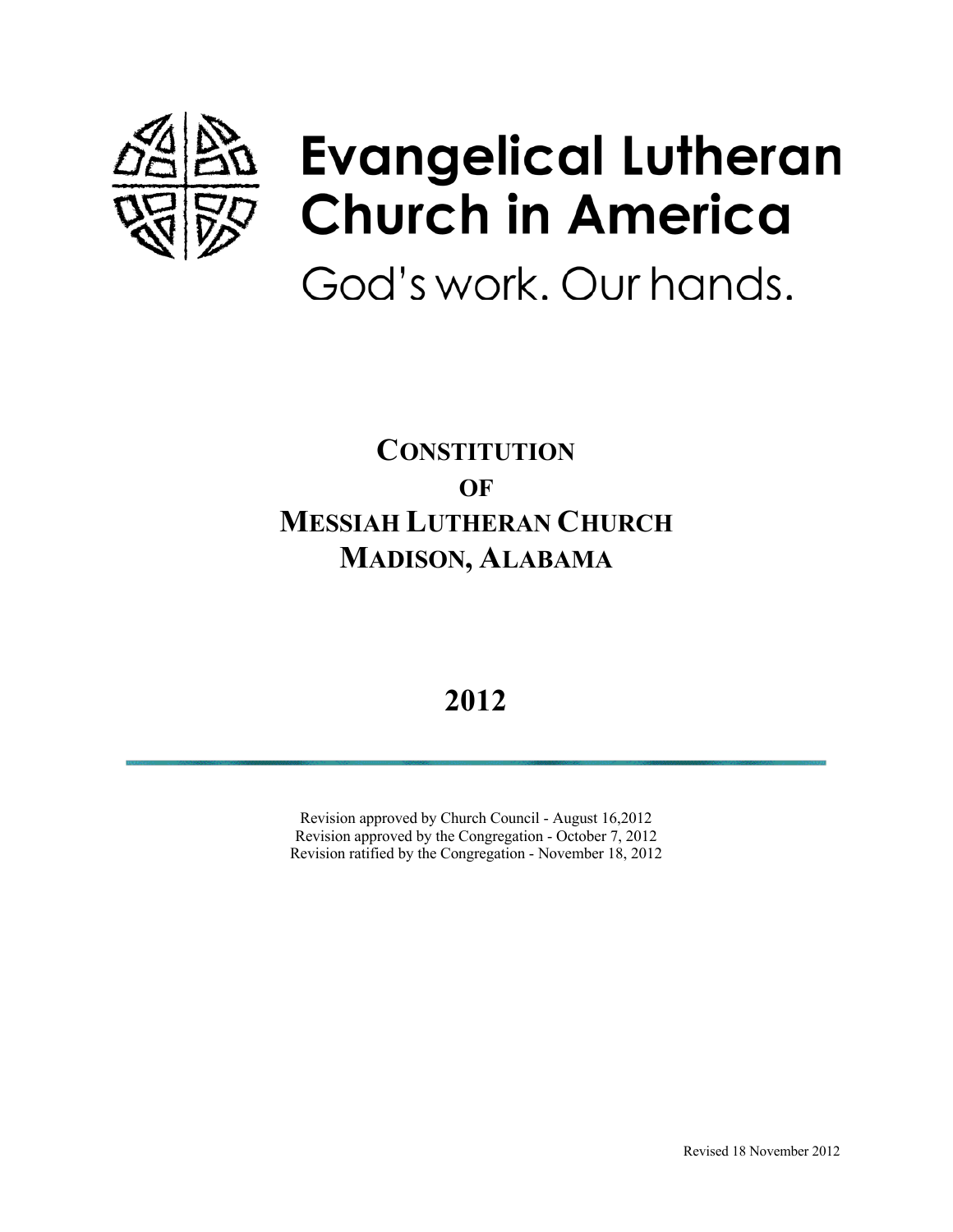#### **INTRODUCTION by the Secretary of the ELCA**

The *Model Constitution for Congregations of the Evangelical Lutheran Church in America* originally was adopted by the Constituting Convention of this church in Columbus, Ohio, on April 30, 1987. This was done as required by the *Constitutions, Bylaws, and Continuing Resolutions of the Evangelical Lutheran Church in America*.

This current edition of the *Model Constitution for Congregations of the Evangelical Lutheran Church in America* contains changes adopted by the 1989, 1991, 1993, 1995, 1997, 1999, 2001, 2003, 2005, 2007, 2009, and 2011 Churchwide Assemblies.

The model is consistent with the requirements of the constitutional governing documents of the ELCA's churchwide organization and synods.

► *Required provisions:* Sections of this constitution marked by an asterisk [\*] are required when a congregation amends its governing documents. These sections must be used without alteration or amendment of the text in any manner (neither additions nor deletions). This is in keeping with provision 9.52. in the *Constitution, Bylaws, and Continuing Resolutions of the Evangelical Lutheran Church in America*. This provision stipulates that when a congregation of this church "wishes to amend any provision of its governing documents, the governing documents of that congregation shall be so amended to conform to 9.25.b." in the churchwide constitution. The provisions herein marked by an asterisk are those that are indicated as required in ELCA constitutional provision 9.25.b.

► *Review by synod:* In keeping with provisions that apply to all congregations of this church, each congregation is to provide a copy of its governing documents to the synod. As specified by ELCA bylaw 9.53.03. (numbering as listed in the 1991 and subsequent editions):

> All proposed changes in the constitution or incorporation documents of a congregation shall be referred to the synod with which the congregation is affiliated. The synod shall approve or disapprove the proposed changes within 120 days of receipt thereof, and shall notify the congregation of its decision; in the absence of a decision, the changes shall go into effect.

► *Codification explanation:* A numerical codification indicates (a) general subject, (b) constitutional provisions, (c) bylaws, and (d) continuing resolutions.

- a. Major sectors are designated as chapters. The chapter designation becomes the first number in the codification sequence and is followed by a period. Thus, provisions in "Chapter 8. Membership" are preceded by "8."
- b. Constitutional provisions are codified with two sets of numbers: the chapter number and a two-digit number preceding the second period in the codification. Thus, one constitutional provision related to "Membership" is codified \*C8.02.
- c. Bylaw provisions are codified with three sets of numbers: the chapter number, the related constitutional provision number, and a two-digit number. Thus, one bylaw provision related to "Membership" would be codified C8.02.01. Because bylaws and continuing resolutions normally are so specifically related to details of each congregation's organization, operation, and life, no model set of bylaws or continuing resolutions is provided. Each congregation may develop its own bylaws and continuing resolutions, but no such bylaws or continuing resolutions may conflict with this constitution, the constitution and bylaws of the Evangelical Lutheran Church in America, and the constitution of the synod, as indicated in \*C6.03.e.
- d. The Congregation Council may adopt "continuing resolutions," which may provide descriptions of operational patterns or of the ongoing responsibilities of committees or other units within the organizational structure of the congregation. Within the governing documents of a congregation, continuing resolutions are the provisions most easily amended. Unlike constitutional provisions and bylaws, continuing resolutions may be updated regularly by the Congregation Council without the necessity of calling a regular or special Congregation Meeting. Continuing resolutions also are codified with three sets of numbers except that the third set is preceded by a capital letter. Thus, a continuing resolution might be numbered C13. to designate the chapter; C13.07. to designate the subject matter within the chapter; and the third set might be numbered A07. in the codification C13.07.A07. to indicate by the "A" that it is the first continuing resolution regarding that subject and to indicate by the "07" that it was adopted in 2007.

► *Ease of use:* The provisions of your congregation's constitution, the bylaws, and the continuing resolutions that pertain to the same matter should be placed together for clarity and ease in use.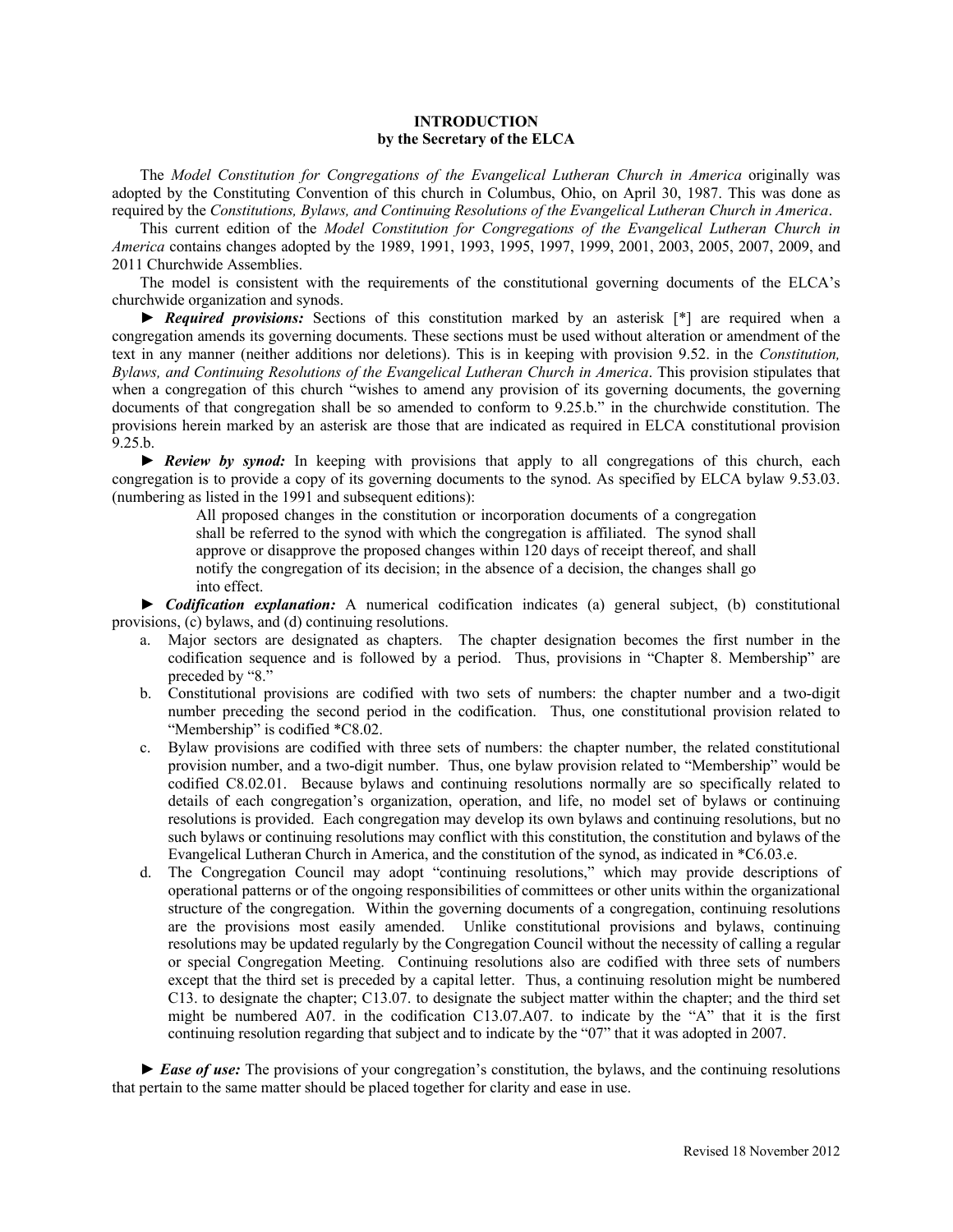If chapter numbers are considered the major sequence number, constitution numbers as a fraction of the chapter number, and bylaw numbers as a fraction of the constitution number, then the codification can be said to provide a progressive sequence. Thus, \*C5.01. will precede C5.03.10., and C9.11.16. will precede \*C9.13.

All provisions in the *Model Constitution for Congregations* are prefaced with "C" to distinguish these provisions from comparable ones in the synodical and churchwide constitutions.

► *Missing numbers:* As you work with the *Model Constitution for Congregations*, you may notice that certain numbers seem to be missing from the numbering sequence in some chapters. That is intentional. In the style followed here, the number ".10." and multiples thereof have been reserved for possible use as section headings in future editions. Therefore, in the sequence, for example, of Chapters 1, 9, and 12, these ".10." numbers do not appear.

► *Selection of options:* Alternatives are provided in certain places within the model. Those are noted by square brackets. For example, \*C9.01. offers the alternative of election of a call committee by the congregation or by the Congregation Council. One alternative should be chosen in each instance where square brackets appear in the text.

Optional texts are provided in separate paragraphs in Chapters 11 and 12 regarding the Congregation Council and its membership. Each congregation will need to select one of those options for council membership or a variation thereof, subject to approval through the synod's constitutional review process.

► *References to church:* In the governing documents, "Church" with a capital letter is used in references to the one, holy, catholic, and apostolic Church. In references to the Evangelical Lutheran Church in America, the words "church" and "this church" in lower case letters are employed, although, for clarity in this constitution, the full name or "ELCA" normally is used.

The specific congregation may be identified, as provided in C1.02., as "this congregation."

► *Guidelines:* A list of guidelines for a congregation engaging in review and amendment of its constitution is available through each synod office and on the ELCA website (*www.elca.org/secretary/Constitutions/ ModelGuide.pdf*).

The task of amending a constitution is not easy. It is, however, an important endeavor that merits thoughtful work. In your constitutional responsibilities, God grant you wisdom, mutual love, clear understanding of good order, and commitment to the unity of this church in faithful witness to our Lord and Savior, Jesus Christ.

> David D. Swartling Secretary Evangelical Lutheran Church in America September 15, 2011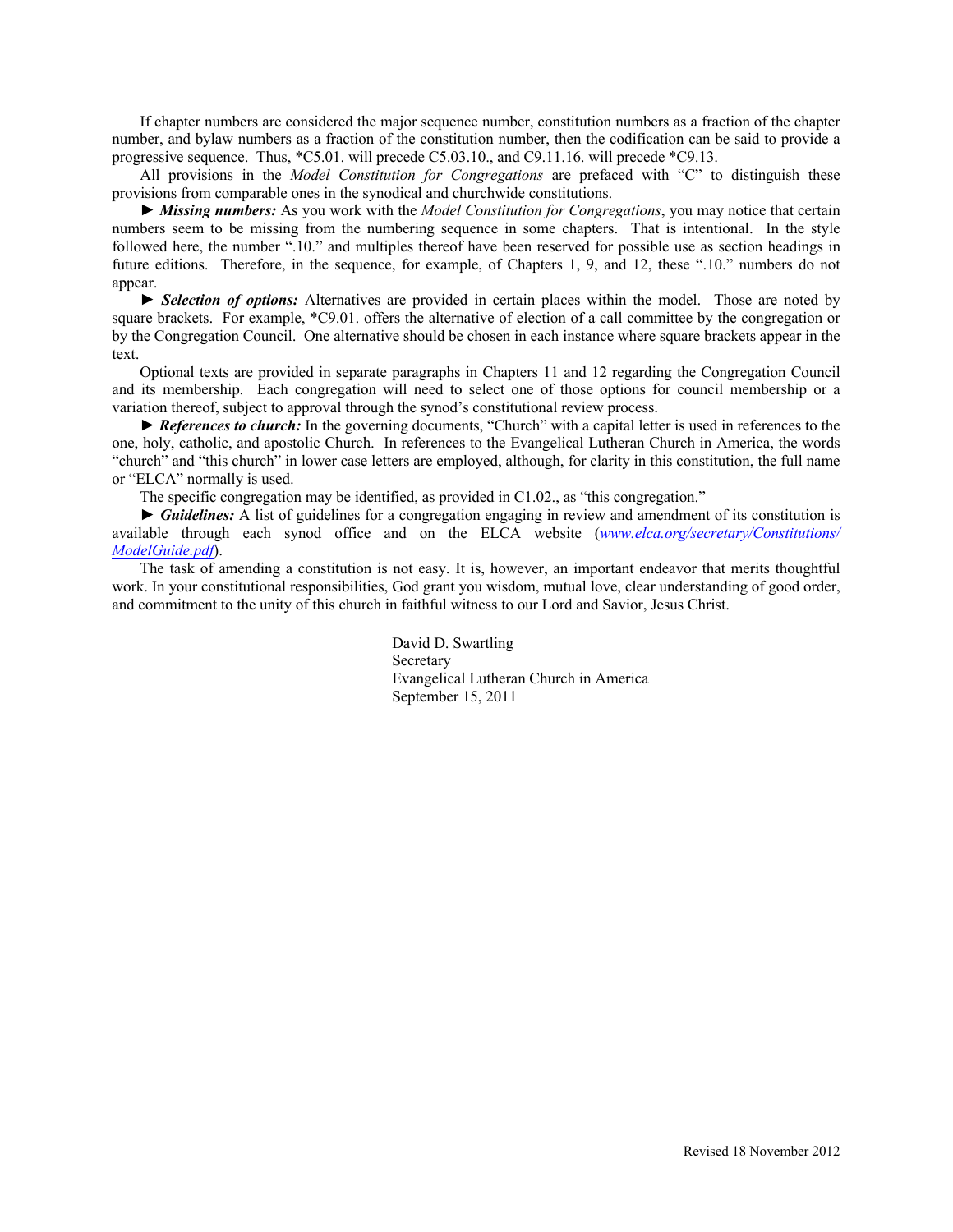#### **INTRODUCTION TO THE CONSTITUTION OF MESSIAH LUTHERAN CHURCH MESSIAH LUTHERAN CHURCH CONSTITUTION**

All uses of the word "pastor" refer to the senior pastor, unless otherwise specified. All uses of the word "bishop" refer to the synodical bishops of the Southeastern Synod, unless otherwise specified.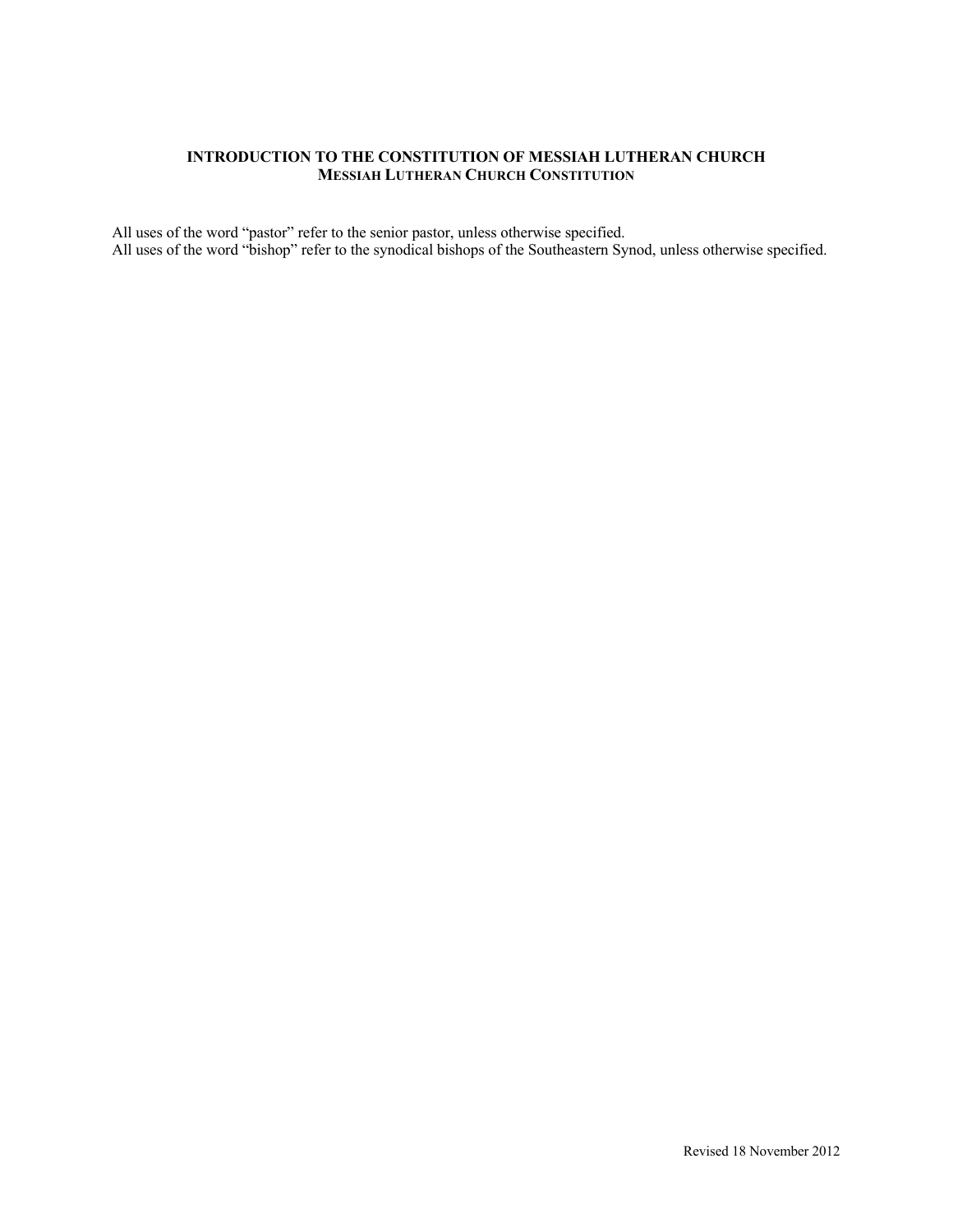#### **\*PREAMBLE**

We, baptized members of the Church of Christ, responding in faith to the call of the Holy Spirit through the Gospel, desiring to unite together to preach the Word, administer the sacraments, and carry out God's mission, do hereby adopt this constitution and solemnly pledge ourselves to be governed by its provisions. In the name of the Father and of the Son and of the Holy Spirit.

#### **Chapter 1.**

#### **NAME AND INCORPORATION**

- **C1.01.** The name of this congregation shall be Messiah Lutheran Church.<br>**C1.01.01.** The seal of this congregation shall include the intersecting portion
- **C1.01.01.** The seal of this congregation shall include the intersecting portions of three non-diminishing concentric circles. The cross shall be at the center of this seal with a crown, shell, and flame within the radiating arms.
- **C1.02.** For the purpose of this constitution and the accompanying bylaws, the congregation of Messiah Lutheran Church is hereinafter designated as "this congregation."
- **C1.11.** This congregation shall be incorporated under the laws of the State of Alabama.

# **Chapter 2.**

## **CONFESSION OF FAITH**\*

- **\*C2.01.** This congregation confesses the Triune God, Father, Son, and Holy Spirit.
- **\*C2.02.** This congregation confesses Jesus Christ as Lord and Savior and the Gospel as the power of God for the salvation of all who believe.
	- a. Jesus Christ is the Word of God incarnate, through whom everything was made and through whose life, death, and resurrection God fashions a new creation.
	- b. The proclamation of God's message to us as both Law and Gospel is the Word of God, revealing judgment and mercy through word and deed, beginning with the Word in creation, continuing in the history of Israel, and centering in all its fullness in the person and work of Jesus Christ.
	- c. The canonical Scriptures of the Old and New Testaments are the written Word of God. Inspired by God's Spirit speaking through their authors, they record and announce God's revelation centering in Jesus Christ. Through them God's Spirit speaks to us to create and sustain Christian faith and fellowship for service in the world.
- **\*C2.03.** This congregation accepts the canonical Scriptures of the Old and New Testaments as the inspired Word of God and the authoritative source and norm of its proclamation, faith, and life.
- **\*C2.04.** This congregation accepts the Apostles', Nicene, and Athanasian Creeds as true declarations of the faith of this congregation.
- **\*C2.05.** This congregation accepts the Unaltered Augsburg Confession as a true witness to the Gospel, acknowledging as one with it in faith and doctrine all churches that likewise accept the teachings of the Unaltered Augsburg Confession.
- **\*C2.06.** This congregation accepts the other confessional writings in the Book of Concord, namely, the Apology of the Augsburg Confession, the Smalcald Articles and the Treatise, the Small Catechism, the Large Catechism, and the Formula of Concord, as further valid interpretations of the faith of the Church.
- **\*C2.07.** This congregation confesses the Gospel, recorded in the Holy Scripture and confessed in the ecumenical creeds and Lutheran confessional writings, as the power of God to create and sustain the Church for God's mission in the world.

# **Chapter 3.**

#### **NATURE OF THE CHURCH**

**\*C3.01.** All power in the Church belongs to our Lord Jesus Christ, its head. All actions of this congregation are to be carried out under his rule and authority.

<sup>\*</sup> Required provision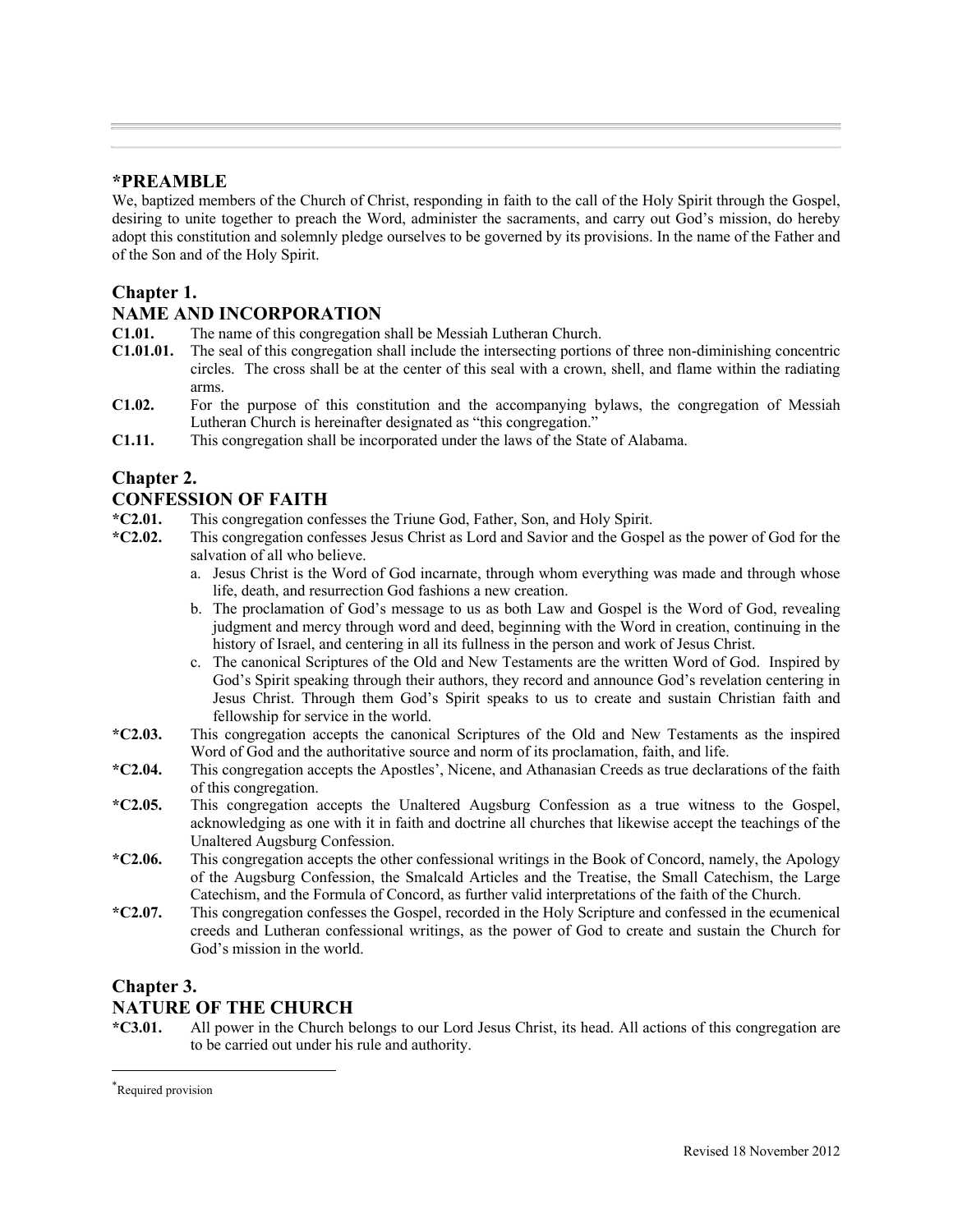- **\*C3.02.** The Church exists both as an inclusive fellowship and as local congregations gathered for worship and Christian service. Congregations find their fulfillment in the universal community of the Church, and the universal Church exists in and through congregations. The Evangelical Lutheran Church in America, therefore, derives its character and powers both from the sanction and representation of its congregations and from its inherent nature as an expression of the broader fellowship of the faithful. In length, it acknowledges itself to be in the historic continuity of the communion of saints; in breadth, it expresses the fellowship of believers and congregations in our day.
- **\*C3.03.** The name Evangelical Lutheran Church in America (ELCA or "this church") as used herein refers in general references to this whole church, including its three expressions: congregations, synods, and the churchwide organization. The name Evangelical Lutheran Church in America is also the name of the corporation of the churchwide organization to which specific references may be made herein.

## **Chapter 4.**

#### **STATEMENT OF PURPOSE**

- **\*C4.01.** The Church is a people created by God in Christ, empowered by the Holy Spirit, called and sent to bear witness to God's creative, redeeming, and sanctifying activity in the world.
- **\*C4.02.** To participate in God's mission, this congregation as a part of the Church shall:
	- a. Worship God in proclamation of the Word and administration of the sacraments and through lives of prayer, praise, thanksgiving, witness, and service.
	- b. Proclaim God's saving Gospel of justification by grace for Christ's sake through faith alone, according to the apostolic witness in the Holy Scripture, preserving and transmitting the Gospel faithfully to future generations.
	- c. Carry out Christ's Great Commission by reaching out to all people to bring them to faith in Christ and by doing all ministry with a global awareness consistent with the understanding of God as Creator, Redeemer, and Sanctifier of all.
	- d. Serve in response to God's love to meet human needs, caring for the sick and the aged, advocating dignity and justice for all people, working for peace and reconciliation among the nations, and standing with the poor and powerless, and committing itself to their needs.
	- e. Nurture its members in the Word of God so as to grow in faith and hope and love, to see daily life as the primary setting for the exercise of their Christian calling, and to use the gifts of the Spirit for their life together and for their calling in the world.
	- f. Manifest the unity given to the people of God by living together in the love of Christ and by joining with other Christians in prayer and action to express and preserve the unity which the Spirit gives.
- **\*C4.03.** To fulfill these purposes, this congregation shall:
	- a. Provide services of worship at which the Word of God is preached and the sacraments are administered.
	- b. Provide pastoral care and assist all members to participate in this ministry.
	- c. Challenge, equip, and support all members in carrying out their calling in their daily lives and in their congregation.
	- d. Teach the Word of God.
	- e. Witness to the reconciling Word of God in Christ, reaching out to all people.
	- f. Respond to human need, work for justice and peace, care for the sick and the suffering, and participate responsibly in society.
	- g. Motivate its members to provide financial support for the congregation's ministry and the ministry of other parts of the Evangelical Lutheran Church in America.
	- h. Foster and participate in interdependent relationships with other congregations, the synod, and the churchwide organization of the Evangelical Lutheran Church in America.
	- i. Foster and participate in ecumenical relationships consistent with churchwide policy.
- **\*C4.04.** This congregation shall develop an organizational structure to be described in the bylaws. The Congregation Council shall prepare descriptions of the responsibilities of each committee, task force, or other organizational group and shall review their actions. descriptions shall be contained in continuing resolutions in the section on the Congregation Council.
- **\*C4.05.** This congregation shall, from time to time, adopt a mission statement, which will provide specific direction for its programs.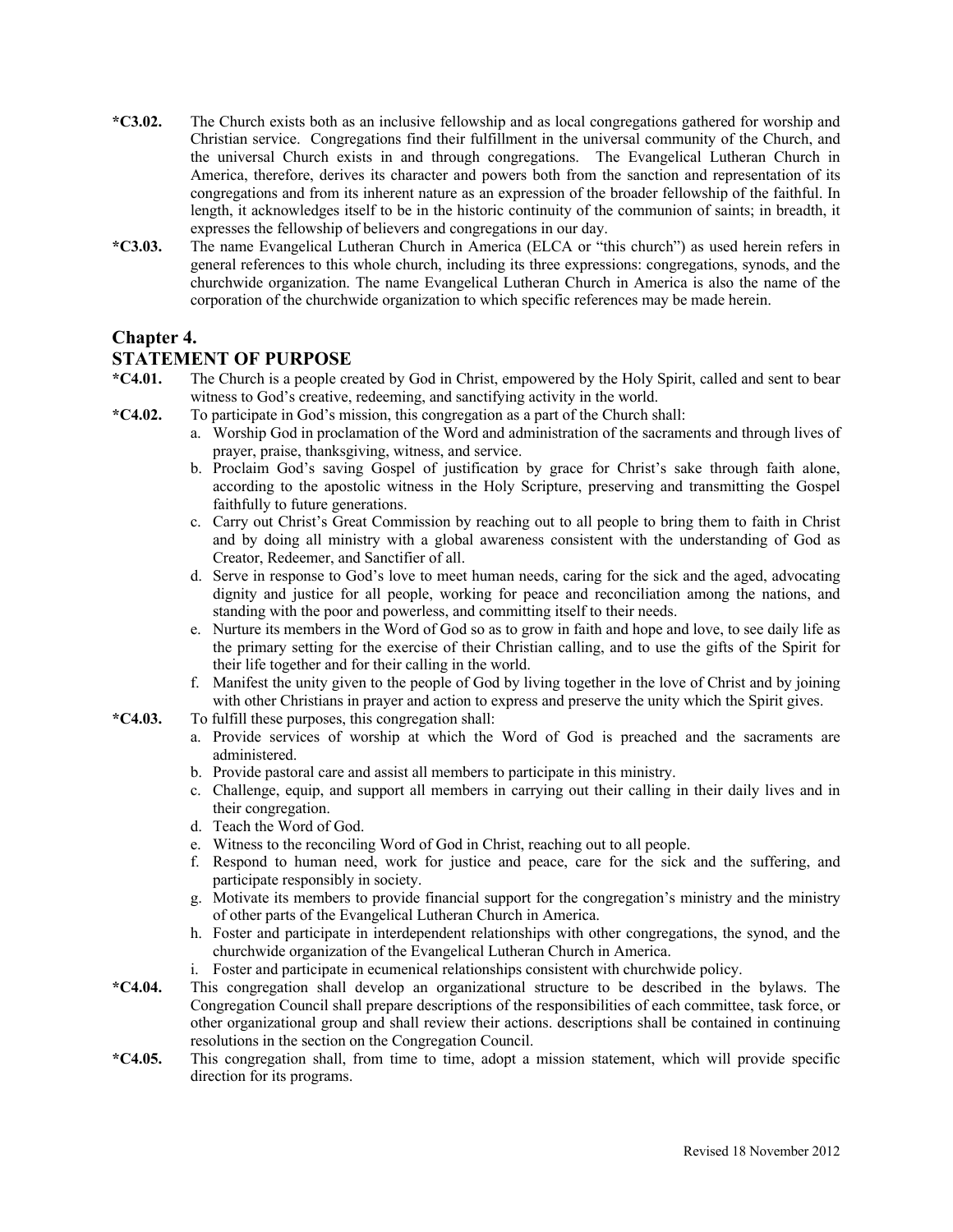**\*C4.06.** References herein to the nature of the relationship between the three expressions of this church congregations, synods, and the churchwide organization—as being interdependent or as being in a partnership relationship describe the mutual responsibility of these expressions in God's mission and the fulfillment of the purposes of this church as described in this chapter, and do not imply or describe the creation of partnerships, co-ventures, agencies, or other legal relationships recognized in civil law.

# **Chapter 5.**

#### **POWERS OF THE CONGREGATION**

- **\*C5.01.** The powers of this congregation are those necessary to fulfill its purpose.
- **\*C5.02.** The powers of this congregation are vested in the Congregation Meeting called and conducted as provided in this constitution and bylaws.
- **\*C5.03.** Only such authority as is delegated to the Congregation Council or other organizational units in this congregation's governing documents is recognized. All remaining authority is retained by the congregation. The congregation is authorized to:
	- a. call a pastor as provided in Chapter 9;
	- b. terminate the call of a pastor as provided in Chapter 9;
	- c. call or terminate the call of associates in ministry, deaconesses, and diaconal ministers in conformity with the applicable policy of the Evangelical Lutheran Church in America;
	- d. adopt amendments to the constitution, as provided in Chapter 17, amendments to the bylaws, as specified in Chapter 16, and continuing resolutions, as provided in Chapter 18.
	- e. approve the annual budget;
	- f. acquire real and personal property by gift, devise, purchase, or other lawful means;
	- g. hold title to and use its property for any and all activities consistent with its purpose;
	- h. sell, mortgage, lease, transfer, or otherwise dispose of its property by any lawful means;
	- i. elect its officers, Congregation Council, boards, and committees, and require them to carry out their duties in accordance with the constitution, bylaws, and continuing resolutions; and
	- j. terminate its relationship with the Evangelical Lutheran Church in America as provided in Chapter 6.
- **C5.03.01.** The fiscal year for this congregation will be the calendar year.
- **\*C5.04.** This congregation shall choose from among its voting members laypersons to serve as voting members of the Synod Assembly as well as persons to represent it at meetings of any conference, cluster, coalition, or other area subdivision of which it is a member. The number of persons to be elected by the congregation and other qualifications shall be as prescribed in guidelines established by the Southeastern Synod of the Evangelical Lutheran Church in America.
- **C5.05.** This congregation may have a mission endowment fund that will operate as specified in this congregation's continuing resolutions. The purpose of the mission endowment fund is to provide for mission work beyond the operational budget of this congregation.

# **Chapter 6.**

# **CHURCH AFFILIATION**

- **\*C6.01.** This congregation shall be an interdependent part of the Evangelical Lutheran Church in America or its successor, and of the Southeastern Synod of the Evangelical Lutheran Church in America. This congregation is subject to the discipline of the Evangelical Lutheran Church in America.
- **\*C6.02.** This congregation accepts the Confession of Faith and agrees to the Purposes of the Evangelical Lutheran Church in America and shall act in accordance with them.
- **\*C6.03.** This congregation acknowledges its relationship with the Evangelical Lutheran Church in America in which:
	- a. This congregation agrees to be responsible for its life as a Christian community.
	- b. This congregation pledges its financial support and participation in the life and mission of the Evangelical Lutheran Church in America.
	- c. This congregation agrees to call pastoral leadership from the clergy roster of the Evangelical Lutheran Church in America in accordance with its call procedures except in special circumstances and with the approval of the bishop of the synod. These special circumstances are limited either to calling a candidate approved for the roster of ordained ministers of the Evangelical Lutheran Church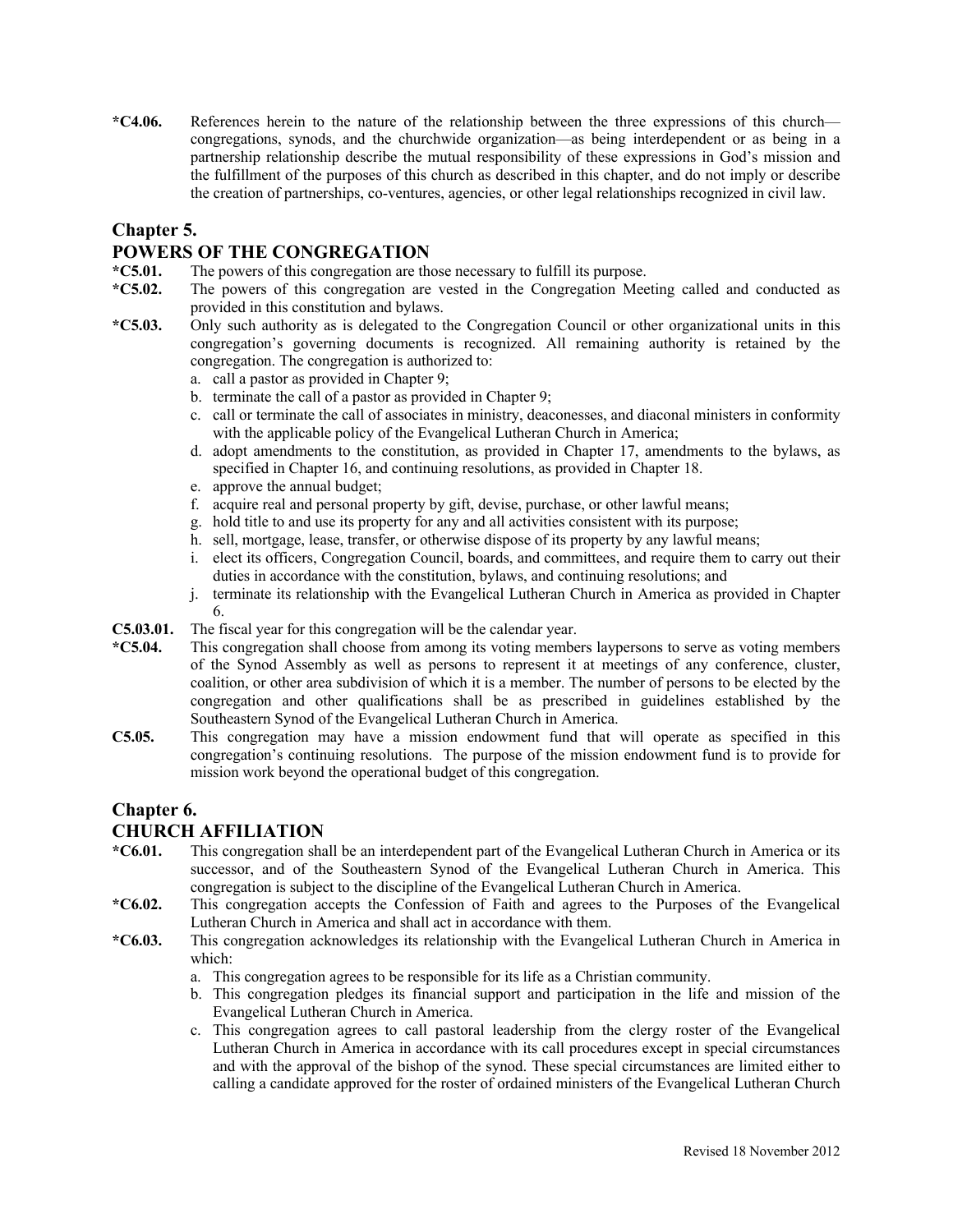in America or to contracting for pastoral services with an ordained minister of a church body with which the Evangelical Lutheran Church in America officially has established a relationship of full communion.

- d. This congregation agrees to consider associates in ministry, deaconesses, and diaconal ministers for call to other staff positions in the congregation according to the procedures of the Evangelical Lutheran Church in America.
- e. This congregation agrees to file this constitution and any subsequent changes to this constitution with the synod for review to ascertain that all of its provisions are in agreement with the constitution and bylaws of the Evangelical Lutheran Church in America and with the constitution of the synod.
- **\*C6.04.** Affiliation with the Evangelical Lutheran Church in America may be terminated as follows:
	- a. This congregation takes action to dissolve.
	- b. This congregation ceases to exist.
	- c. This congregation is removed from membership in the Evangelical Lutheran Church in America according to the procedures for discipline of the Evangelical Lutheran Church in America.
	- d. This congregation follows the procedures outlined in \*C6.05.

- **\*C6.05.** A congregation may terminate its relationship with this church by the following procedure:
	- a. A resolution indicating the intent to terminate its relationship must be adopted at a legally called and conducted special meeting of the congregation by a two-thirds vote of the voting members present. Such meeting may be held no sooner than 30 days after written notice of the meeting is received by the bishop of the synod, during which time the congregation shall consult with the bishop and the bishop's designees, if any. The times and manner of the consultation shall be determined by the bishop in consultation with the congregation council. Unless he or she is a voting member of the congregation, the bishop and the bishop's designees, if any, shall have voice but not vote at the meeting.
	- b. The secretary of the congregation shall submit a copy of the resolution to the bishop, attesting that the special meeting was legally called and conducted and certifying the outcome of the vote, and shall mail a copy of the resolution to voting members of the congregation. This notice shall be submitted within 10 days after the resolution has been adopted.
	- c. The bishop of the synod congregation shall continue in consultation, as specified in paragraph a. above, during a period of at least 90 days after receipt by the synod of the notice as specified in paragraph b. above.
	- d. If the congregation, after such consultation, still seeks to terminate its relationship, such action may be taken at a legally called and conducted special meeting by a two-thirds vote of the voting members present. Notice of the meeting shall be mailed to all voting members and to the bishop at least 10 days in advance of the meeting. Unless he or she is a voting member of the congregation, the bishop and the bishop's designees, if any, shall have voice but not vote at the meeting.
	- e. A copy of the resolution, attesting that the special meeting was legally called and conducted and certifying the outcome of the vote, shall be sent to the bishop within 10 days after the resolution has been adopted, at which time the relationship between the congregation and church shall be terminated subject to paragraphs g., h., and i. below. Unless this notification to the bishop also certifies that the congregation has voted by a two-thirds vote to affiliate with another Lutheran denomination, the congregation will be conclusively presumed to be an independent or non-Lutheran church.
	- f. Notice of termination shall be forwarded by the bishop to the secretary of this church, who shall report the termination to the Churchwide Assembly.
	- g. Congregations seeking to terminate their relationship with this church which fail or refuse to comply with each of the foregoing provisions in \*C6.05. shall be required to receive synod council approval before terminating their membership in this church.
	- h. Congregations which had been members of the Lutheran Church in America shall be required, in addition to complying with the foregoing provisions in \*C6.05., to receive synodical approval before terminating their membership in this church.
	- i. Congregations established by the Evangelical Lutheran Church in America shall be required, in addition to complying with the foregoing provisions in \*C6.05., to satisfy all financial obligations to this church and receive synod council approval before terminating their membership in this church.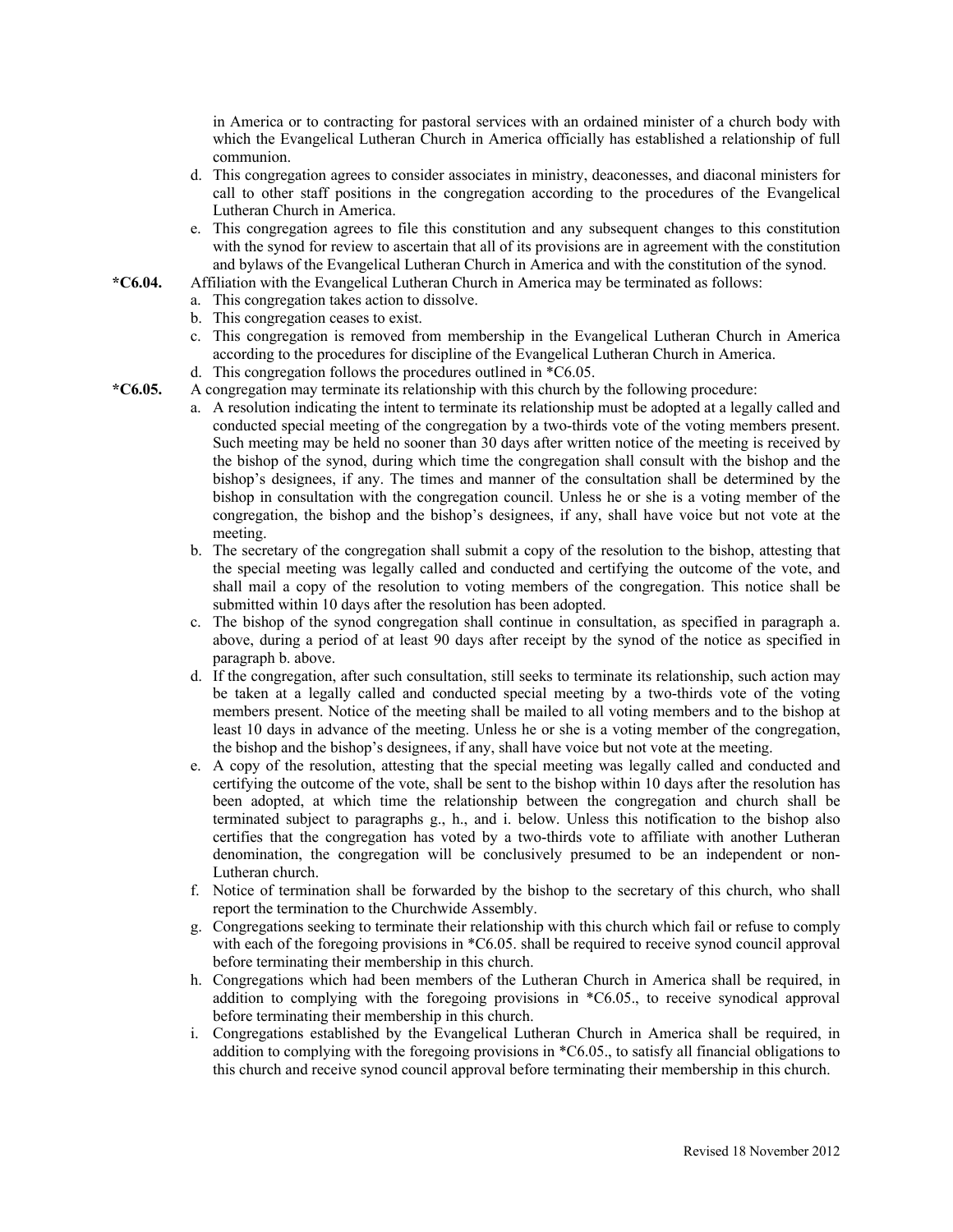- j. If a congregation fails to achieve the required two-thirds vote of voting members present at the congregation's first meeting as specified in paragraph a. above, another special meeting to consider termination of relationship with this church may be called no sooner than six months after that first meeting. If a congregation fails to achieve the required two-thirds vote of voting members present at the congregation's second meeting as specified in paragraph d. above, another attempt to consider termination of relationship with this church must follow all requirements of \*C6.05. and may begin no sooner than six months after that second meeting.
- **\*C6.06.** If this congregation considers relocation, it shall confer with the bishop of the synod in which it is territorially located and the appropriate program unit of the churchwide organization before any steps are taken leading to such action. The approval of the Synod Council shall be received before any such action is effected.
- **\*C6.07.** If this congregation considers developing an additional site to be used regularly for worship, it shall confer with the bishop of the synod in which it is territorially located and the appropriate program unit of the churchwide organization before any steps are taken leading to such action.

## **Chapter 7.**

## **PROPERTY OWNERSHIP**

- **\*C7.01.** If this congregation ceases to exist, title to undisposed property shall pass to the Southeastern Synod of the Evangelical Lutheran Church in America.
- **\*C7.02.** If this congregation is removed from membership in the Evangelical Lutheran Church in America according to its procedure for discipline, title to property shall continue to reside in this congregation.
- **\*C7.03.** If a two-thirds majority of the voting members of this congregation present at a legally called and conducted special meeting of this congregation vote to transfer to another Lutheran church body, title to property shall continue to reside in this congregation, provided the process for termination of relationship in \*C6.05. has been followed. Before this congregation takes action to transfer to another Lutheran church body, it shall consult with representatives of the Southeastern Synod.
- **\*C7.04.** If a two-thirds majority of the voting members of this congregation present at a legally called and conducted special meeting of this congregation vote to become independent or relate to a non-Lutheran church body and have followed the process for termination of relationship in \*C6.05., title to property of this congregation shall continue to reside in this congregation only with the consent of the Synod Council. The Synod Council, after consultation with this congregation by the established synodical process, may give approval to the request to become independent or to relate to a non-Lutheran church body, in which case title shall remain with the majority of this congregation. If the Synod Council fails to give such approval, title shall remain with those members who desire to continue as a congregation of the Evangelical Lutheran Church in America.
- **C7.05.** Notwithstanding the provisions of \*C7.02. and \*C.7.03. above, where this congregation has received property from the synod pursuant to a deed or other instrument containing restrictions under provision 9.71.a. of the *Constitution, Bylaws, and Continuing Resolutions of the Evangelical Lutheran Church in America*, this congregation accepts such restrictions and:
	- a. Shall not transfer, encumber, mortgage, or in any way burden or impair any right, title, or interest in the property without prior approval of the Synod Council.
	- b. Shall—upon written demand by the Synod Council, pursuant to **†**S13.23. of the constitution of the Southeastern Synod—reconvey and transfer all right, title, and interest in the property to the synod.

# **Chapter 8.**

# **MEMBERSHIP**

- **\*C8.01.** Members of this congregation shall be those baptized persons on the roll of this congregation at the time that this constitution is adopted and those who are admitted thereafter and who have declared and maintain their membership in accordance with the provisions of this constitution and its bylaws.
- **\*C8.02.** Members shall be classified as follows:
	- a. *Baptized* members are those persons who have been received by the Sacrament of Holy Baptism in this congregation, or, having been previously baptized in the name of the Triune God, have been received by certificate of transfer from other Lutheran congregations or by affirmation of faith.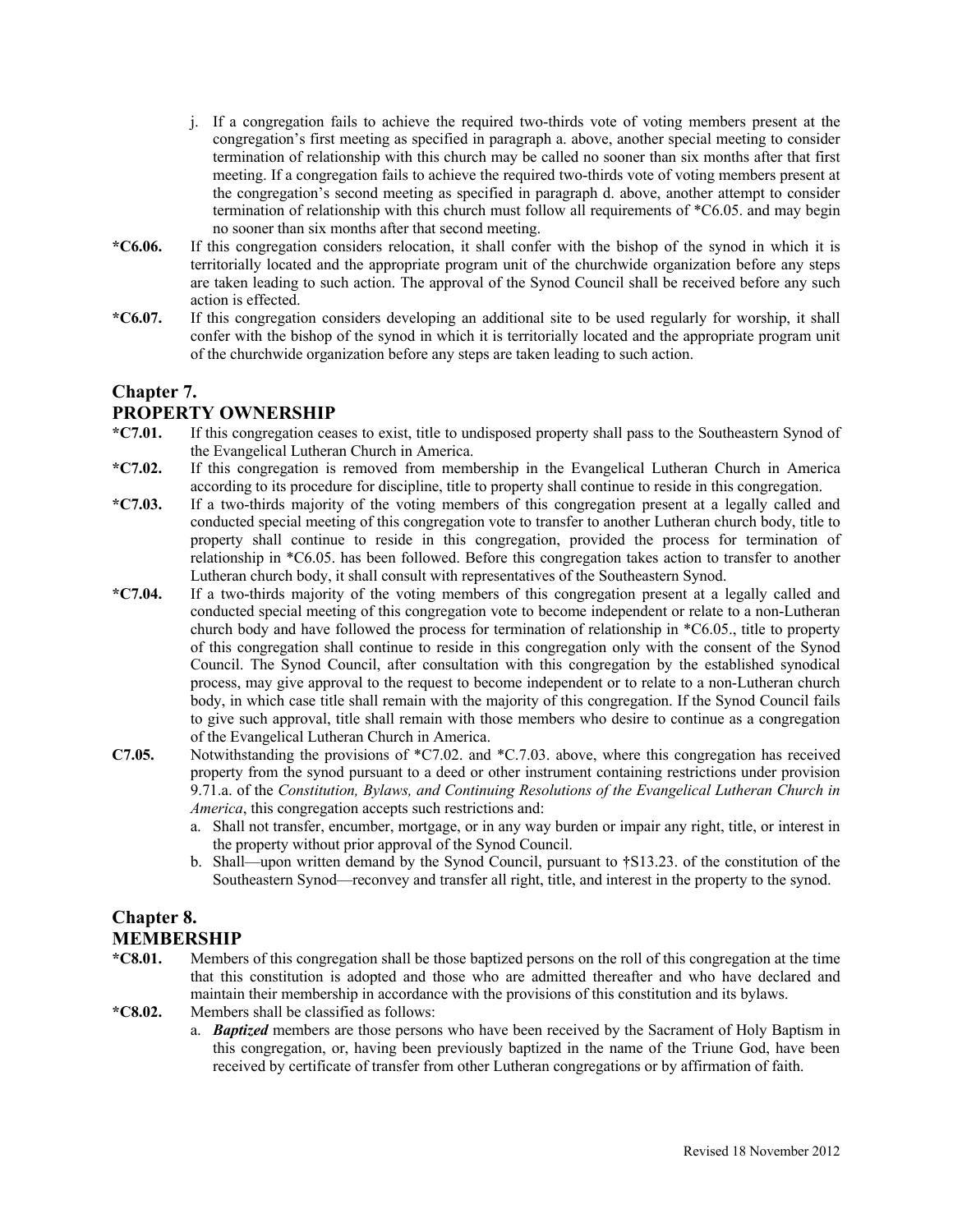- b. *Confirmed* members are baptized persons who have been confirmed in this congregation, those who have been received by adult baptism or by transfer as confirmed members from other Lutheran congregations, or baptized persons received by affirmation of faith.
- c. *Voting* members are confirmed members. Such confirmed members, during the current or preceding calendar year, shall have communed in this congregation and shall have made a contribution of record to this congregation. Members of this congregation who have satisfied these basic standards shall have the privilege of voice and vote at every regular and special meeting of the congregation.
- d. *Associate* members are persons holding membership in other Lutheran congregations who wish to retain such membership but desire to participate in the life and mission of this congregation, or persons who wish to retain a relationship with this congregation while being members of other congregations. They have all the privileges and duties of membership except voting rights and eligibility for elected offices or membership on the Congregation Council of this congregation.
- **C8.02.01.** Baptized persons received by affirmation of faith into this congregation shall first have been instructed in Lutheran doctrine by the pastor(s).
- **\*C8.03.** All applications for confirmed membership shall be submitted to and shall require the approval of the Congregation Council.
- **\*C8.04.** It shall be the privilege and duty of members of this congregation to:
	- a. make regular use of the means of grace, both Word and sacraments;
		- b. live a Christian life in accordance with the Word of God and the teachings of the Lutheran church; and
		- c. support the work of this congregation, the synod, and the churchwide organization of the Evangelical Lutheran Church in America through contributions of their time, abilities, and financial support as biblical stewards.
- **\*C8.05.** Membership in this congregation shall be terminated by any of the following:
	- a. death;
	- b. resignation;
	- c. transfer or release;
	- d. disciplinary action by the Congregation Council; or
	- e. removal from the roll due to inactivity as defined in the bylaws.

Such persons who have been removed from the roll of members shall remain persons for whom the Church has a continuing pastoral concern.

- **C8.05.01.** Any confirmed member may have his or her name removed from the membership roster upon written request. When such a request is received, a visit by the pastor or member of the Congregation Council shall be made to assure that person of the congregation's continued concern for his or her Christian life and growth.
- **C8.05.02.** Members of the congregation who move out of the area will be encouraged to transfer their membership to an ELCA congregation in the area of their new residence. Members of the congregation (except students and members of the armed forces) who move from the area and make no contact with the congregation for a period of two years shall be removed from membership of the congregation.
- **C8.05.03.** A member of this congregation may be removed from the roster due to inactivity if he/she has not received the Lord's Supper or made a contribution of record in the current or previous calendar year. Each September the Committee for Outreach shall review the communion records and, if necessary, contact the Financial Secretary. If by September a member of the congregation has neither communed nor contributed in that calendar year, the pastor and/or a member of the Congregation Council shall visit with that member to communicate concern for that member's spiritual life. If the member still has not communed or made a contribution of record by December 31 of that year, he/she will be removed from the membership roster. This action shall be voted upon at a regular meeting of the Congregation Council. Recognizing that special circumstances may cause protracted absences from participation in the life of the congregation, the Congregation Council may act to retain membership for individuals who do not meet the criteria for active membership.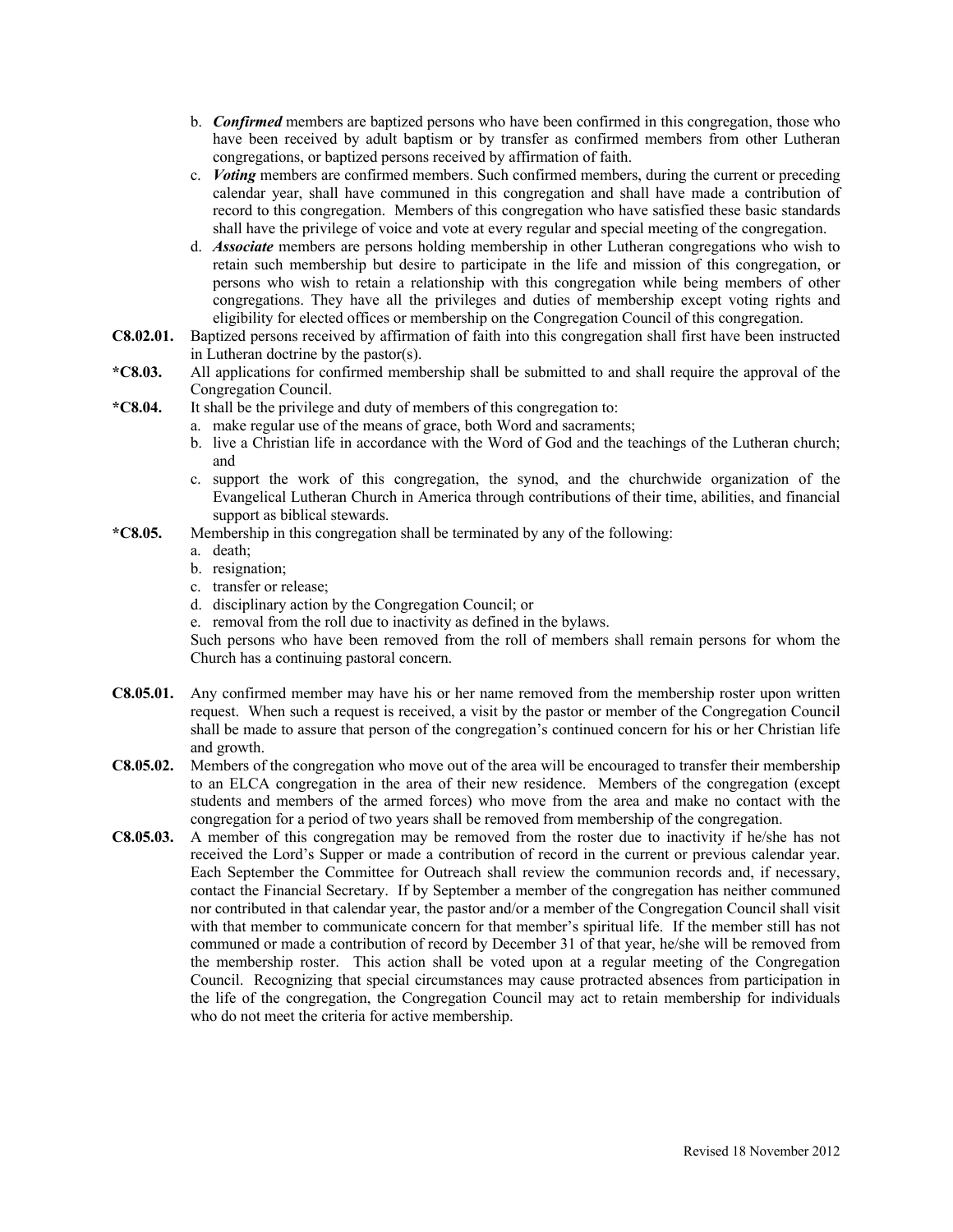# **Chapter 9. THE PASTOR**

- **\*C9.01.** Authority to call a pastor shall be in this congregation by at least a two-thirds majority ballot vote of members present and voting at a meeting legally called for that purpose. Before a call is issued, the officers, or a committee elected by this congregation to recommend the call, shall seek the advice and help of the bishop of the synod.
- **\*C9.02.** Only a member of the clergy roster of the Evangelical Lutheran Church in America or a candidate for the roster of ordained ministers who has been recommended for the congregation by the synodical bishop may be called as a pastor of this congregation.
- **\*C9.03.** Consistent with the faith and practice of the Evangelical Lutheran Church in America,
	- a. Every ordained minister shall:
		- 1) preach the Word;
		- 2) administer the sacraments;
		- 3) conduct public worship;
		- 4) provide pastoral care; and
		- 5) speak publicly to the world in solidarity with the poor and oppressed, calling for justice and proclaiming God's love for the world.
	- b. Each ordained minister with a congregational call shall, within the congregation:
		- 1) offer instruction, confirm, marry, visit the sick and distressed, and bury the dead;
		- 2) supervise all schools and organizations of this congregation;
		- 3) install regularly elected members of the Congregation Council; and
		- 4) with the council, administer discipline.
	- c. Every pastor shall:
		- 1) strive to extend the Kingdom of God in the community, in the nation, and abroad;
		- 2) seek out and encourage qualified persons to prepare for the ministry of the Gospel;
		- 3) impart knowledge of this church and its wider ministry through distribution of its periodicals and other publications; and
		- 4) endeavor to increase the support given by the congregation to the work of the Evangelical Lutheran Church in America and of the Southeastern Synod of the ELCA.
- **\*C9.04.** The specific duties of the pastor, compensation, and other matters pertaining to the service of the pastor shall be included in a letter of call, which shall be attested by the bishop of the synod.
- **\*C9.05.** a. The call of a congregation, when accepted by a pastor, shall constitute a continuing mutual relationship and commitment, which, except in the case of the death of the pastor, shall be terminated only following consultation with the synodical bishop and for the following reasons:
	- 1) mutual agreement to terminate the call or the completion of a call for a specific term;
	- 2) resignation of the pastor, which shall become effective, unless otherwise agreed, 30 days after the date on which it was submitted;
	- 3) inability to conduct the pastoral office effectively in the congregation in view of local conditions, without reflection on the competence or the moral and spiritual character of the pastor;
	- 4) the physical or mental incapacity of the pastor;
	- 5) disqualification of the pastor through discipline on grounds of doctrine, morality, or continued neglect of duty;
	- 6) or the dissolution of the congregation or the termination of a parish arrangement; or
	- 7) suspension of the congregation as a result of discipline proceedings.
	- b. When allegations of physical or mental incapacity of the pastor or ineffective conduct of the pastoral office have come to the attention of the bishop of the synod, bishop in his or her sole discretion may, or when such allegations have been brought to the synod's attention by an official recital of allegations by the Congregation Council or by a petition signed by at least one-third of the voting members of the congregation, the bishop shall, investigate such conditions personally in company with a committee of two ordained ministers and one layperson.
	- c. In case of alleged physical or mental incapacity, competent medical testimony shall be obtained. When such disability is evident, the bishop of the synod with the advice of the committee shall declare the pastorate vacant. Upon the restoration of a disabled pastor to health, the bishop of the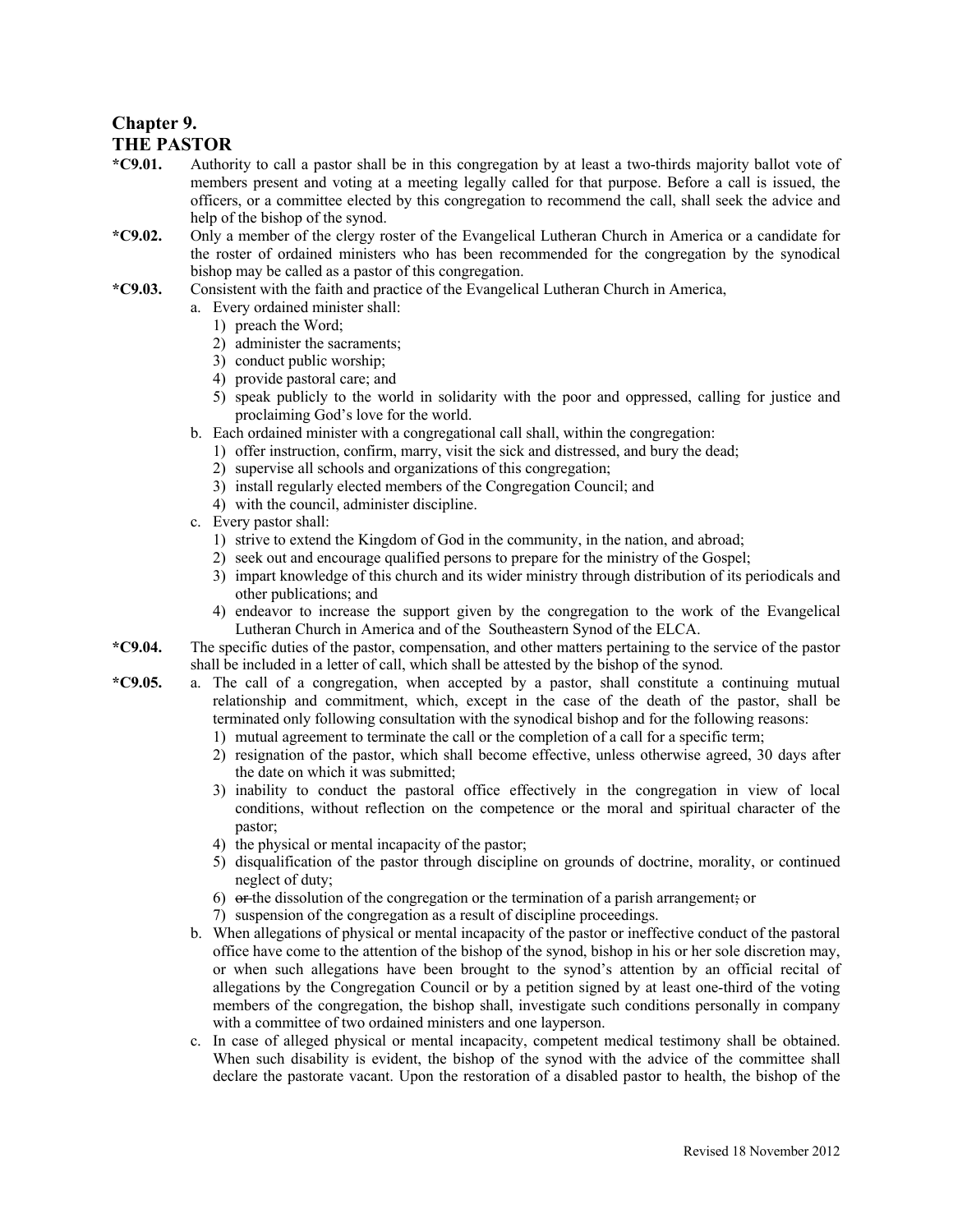synod shall take steps to enable the pastor to resume the ministry, either in the congregation last served or in another field of labor.

- d. In the case of alleged local difficulties that imperil the effective functioning of the congregation, all concerned persons shall be heard, after which the bishop of the synod together with the committee described in \*C9.05.b. shall decide on the course of action to be recommended to the pastor and the congregation. If they agree to carry out such recommendations, no further action shall be taken by the synod. If either party fails to assent, the congregation may dismiss the pastor at a legally called meeting after consultation with the bishop, either (a) by a two-thirds majority vote of the voting members present and voting where the bishop and the committee did not recommend termination of the call, or (b) by a simple majority vote of the voting members present and voting where the bishop and the committee recommended termination of the call.
- e. If, in the course of proceedings described in \*C9.05.d., the committee concludes that there may be grounds for disciplinary action, the committee shall make recommendations concerning disciplinary action to the synodical bishop, who may bring charges in accordance with the provisions of the constitution and bylaws of the Evangelical Lutheran Church in America and the constitution of this synod.
- f. If following the appointment of the committee described in \*C9.05.b. or d., it should become apparent that the pastoral office cannot be conducted effectively in the congregation(s) being served by the ordained minister due to local conditions, the bishop of the synod may temporarily suspend the pastor from service in the congregation(s) without prejudice and with pay provided through a joint synodical and churchwide fund and with housing provided by the congregation(s).
- **\*C9.06.** At a time of pastoral vacancy, an interim pastor shall be appointed by the bishop of the synod with the consent of this congregation or the Congregation Council.
- **\*C9.07.** During the period of service, an interim pastor shall have the rights and duties in the congregation of a regularly called pastor and may delegate the same in part to a supply pastor with the consent of the bishop of the synod and this congregation or Congregation Council. The interim pastor and any ordained pastor providing assistance shall refrain from exerting influence in the selection of a pastor. Unless previously agreed upon by the Synod Council, an interim pastor is not available for a regular call to the congregation served.
- **\*C9.08.** This congregation shall make satisfactory settlement of all financial obligations to a former pastor before calling a successor. A pastor shall make satisfactory settlement of all financial obligations to this congregation before beginning service in a call to another congregation or employment in another ministry setting related to the Evangelical Lutheran Church in America.
- **\*C9.09.** When a pastor is called to serve in company with another pastor or pastors, the privileges and responsibilities of each pastor shall be specified in documents to accompany the call and to be drafted in consultation involving the pastors, the Congregation Council, and the bishop of the synod. As occasion requires, the documents may be revised through a similar consultation.
- **\*C9.11.** With the approval of the bishop of the synod, the congregation may depart from \*C9.05.a. and call a pastor for a specific term. Details of such calls shall be in writing setting forth the purpose and conditions involved. Prior to the completion of a term, the bishop or a designated representative of the bishop shall meet with the pastor and representatives of the congregation for a review of the call. Such a call may also be terminated before its expiration in accordance with the provisions of \*C9.05.a.
- **\*C9.12.** The pastor of this congregation:
	- a. shall keep accurate parochial records of all baptisms, confirmations, marriages, burials, communicants, members received, members dismissed, or members excluded from the congregation;
	- b. shall submit a summary of such statistics annually to the synod; and
	- c. shall become a member of this congregation upon receipt and acceptance of the letter of call. In a parish of multiple congregations, the pastor shall hold membership in one of the congregations.
- **\*C9.13.** The pastor(s) shall submit a report of his or her ministry to the bishop of the synod at least 90 days prior to each regular meeting of the Synod Assembly.
- **\*C9.14.** The parochial records of this congregation shall be maintained by the pastor and shall remain the property of the congregation. The secretary of this congregation shall attest in writing to the bishop of this synod that such records have been placed in his or her hands in good order by a departing pastor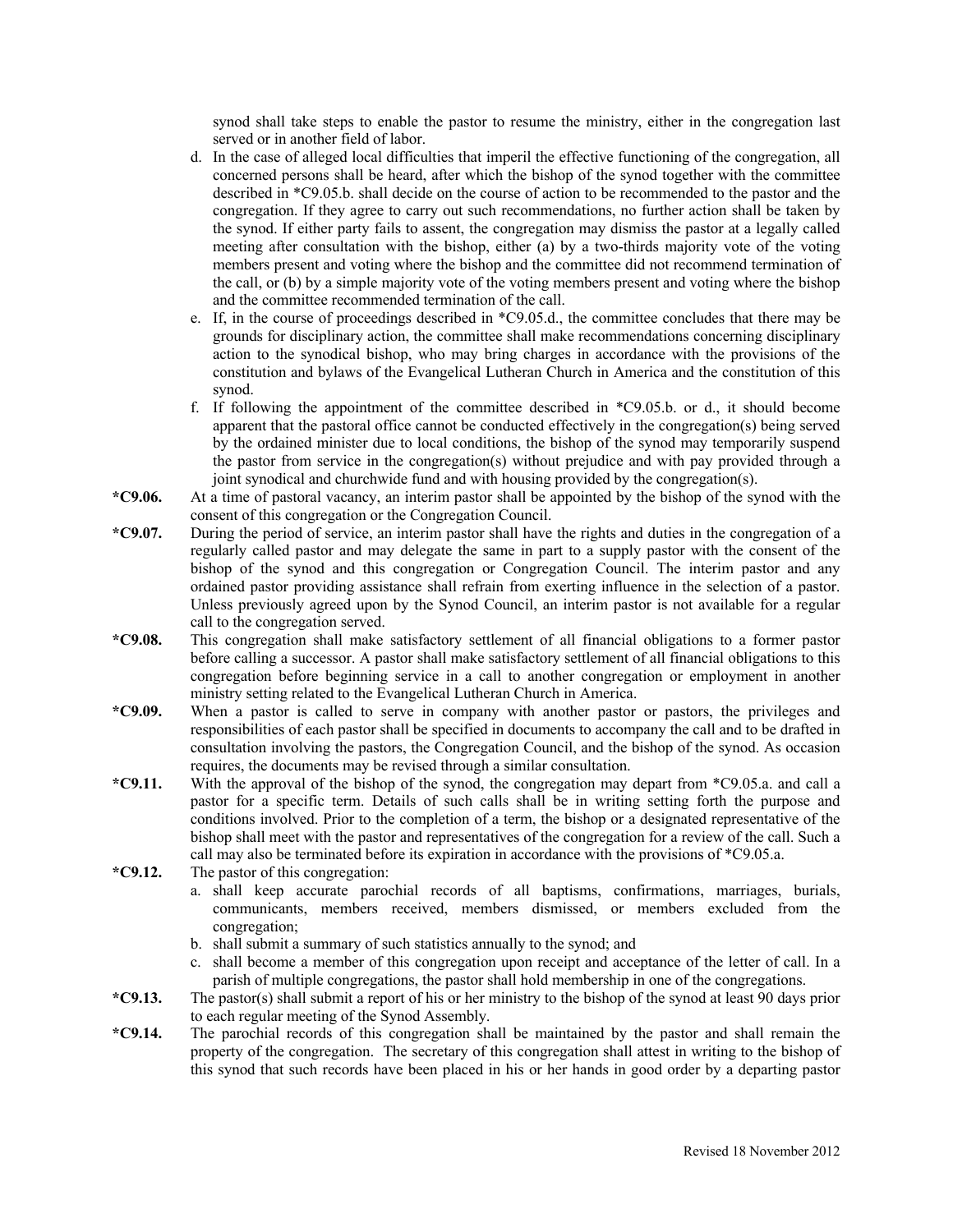before the installation of that pastor in another field of labor or the granting by the synod of retired status to the pastor.

#### **C9.20. Ecumenical pastoral ministry**

**C9.21.** Under special circumstances, subject to the approval of the synodical bishop and the concurrence of this congregation, an ordained minister of a church body with which the Evangelical Lutheran Church in America officially has established a relationship of full communion may serve temporarily as pastor of this congregation under a contract between the congregation and the ordained minister in a form proposed by the synodical bishop and approved by the congregation.

#### **Chapter 10.**

## **CONGREGATION MEETING**

- **C10.01.** The semi-annual meetings of this congregation shall be held at a time specified in the bylaws.
- **C10.01.01.** The semiannual meetings of this congregation shall be held in May and November. The dates of these meetings shall be determined by the Congregation Council. The May meeting shall include the elections of the officers, the Congregation Council, and the Nominating Committee. Also at this meeting annual reports shall be presented by the Congregation Council, committees, pastor, treasurer, financial secretary, and all other organizations of the congregation wishing to present reports. The November meeting shall include the presentation and adoption of the congregation budget for the next fiscal year.
- **C10.02.** A special Congregation Meeting may be called by the pastor, the Congregation Council, or the vice president of this congregation, and shall be called by the vice president of the congregation upon the written request of 10 percent of the voting members. The call for each special meeting shall specify the purpose for which it is to be held and no other business shall be transacted.
- **C10.03.** Notice of all meetings of this congregation shall be given at the services of worship on the preceding two consecutive Sundays and by mail to all voting members at least 10 days in advance of the date of the meeting. The posting of such notice in the regular mail, with the regular postage affixed or paid, sent to the last known address of such members shall be sufficient. Electronic notice of meetings may be provided in addition to notice by regular mail.
- **C10.04.** Twenty percent (20%) of the voting members shall constitute a quorum.
- **C10.05.** Voting by proxy or by absentee ballot shall not be permitted.
- **C10.06.** All actions approved by the congregation shall be by majority vote of those voting members present and voting, except as otherwise provided in this constitution or by state law.
- **C10.07.** *Robert's Rules of Order*, latest edition, shall govern parliamentary procedure of all meetings of this congregation.

# **Chapter 11.**

#### **OFFICERS**

- **C11.01.** The officers of this congregation shall be a president, vice president, secretary, and treasurer.
	- a. Duties of the officers shall be specified in the bylaws.
	- b. The officers shall be voting members of the congregation.
	- c. Officers of this congregation shall serve similar offices of the Congregation Council and shall be voting members of the Congregation Council.
	- d. If the Congregation Council elects its officers, the president, vice president, and secretary shall be selected from the elected membership of the Congregation Council. If the treasurer is not selected from the elected membership of the Congregation Council, the treasurer shall have voice but not vote at the meetings of the Congregation Council.
- **C11.01.01.** The duties of the officers of this congregation are specified as follows:
	- a. The duties of the president:
		- 1) The president shall be considered the spiritual leader of the congregation.
		- 2) The president shall enforce the Constitution and Bylaws of the congregation and carry out the expressed will of the congregation as embodied in the Continuing Resolutions.
		- 3) The president shall endeavor to coordinate the functions, plans, and activities of the congregation in all its parts for the total furtherance of the work of Christ's kingdom in our midst.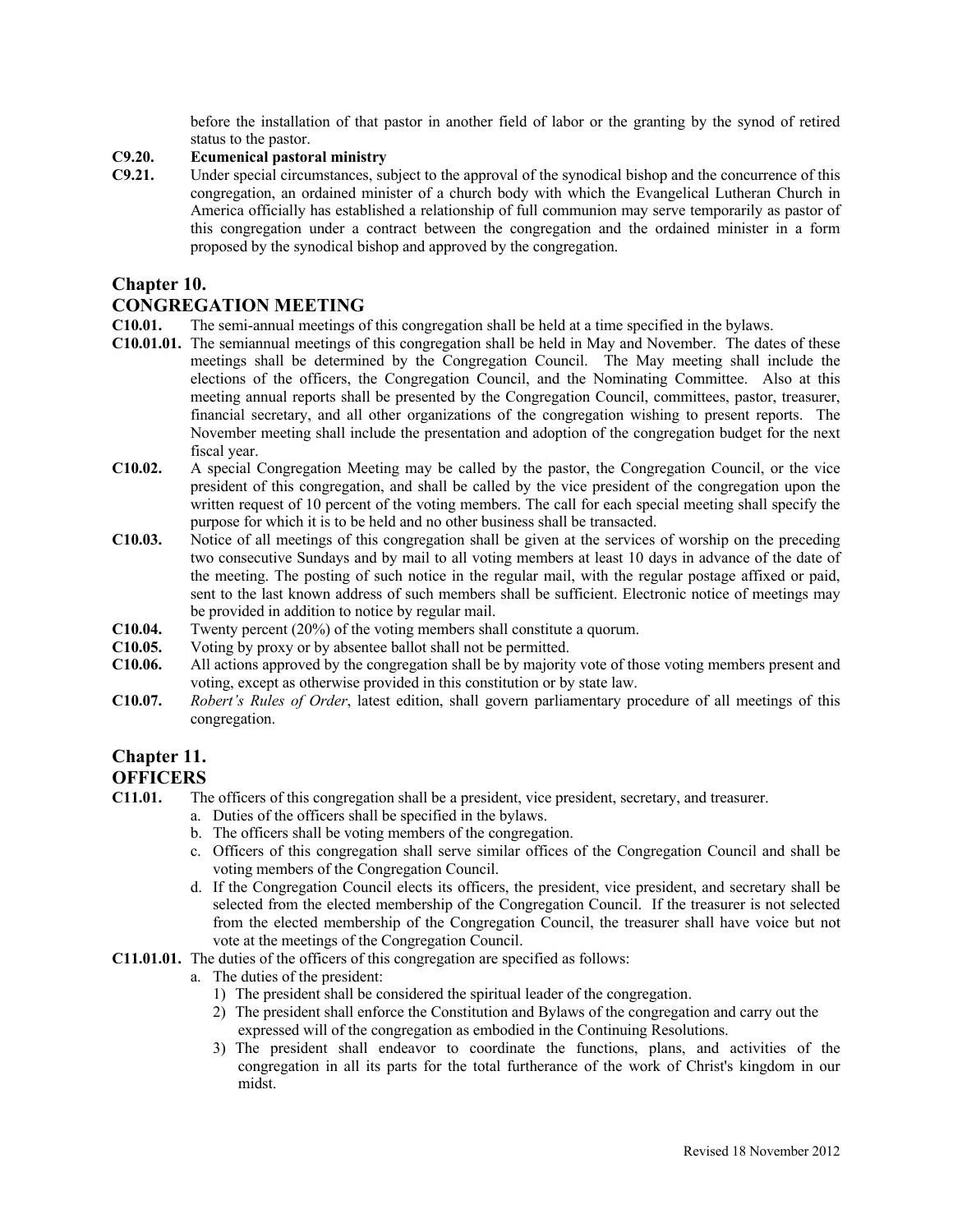- 4) The president shall be an *ex officio* member of all committees and auxiliaries, except the Audit Committee.
- 5) The president shall convene and preside at meetings when the vice president is absent and may preside at any meeting at the request of the vice-president.
- b. The duties of the vice president:
	- 1) The vice president shall be considered the lay leader of the congregation.
	- 2) The vice president shall convene and preside at meetings of the congregation and shall appoint a parliamentarian for such meetings.
	- 3) The vice president shall convene and preside at meetings of the Congregation Council and shall appoint a parliamentarian for said meetings.
	- 4) The vice president shall ensure that the secretary or a qualified substitute is present at all meetings of the congregation and at all meetings of the Congregation Council and Executive Committee.
	- 5) The vice president shall have responsibility for ensuring that invited guests of the congregation are given all possible courtesy.
	- c. The duties of the secretary:
		- 1) Meetings: The secretary, or a qualified substitute, shall be present at all Congregation Meetings and at all meetings of the Congregation Council and Executive Committee. The secretary shall call meetings to order in the absence of both the president and vice president. The secretary shall maintain an attendance roll at all meetings of the congregation, the Congregation Council, and Executive Committee.
		- 2) Records: The secretary shall retain a written record of balloting results from congregational elections of officers, Congregation Council, and Nominating Committee members. The secretary shall assure that accurate minutes are kept of all said meetings. He or she shall provide copies of these minutes to the members of these same groups prior to or at their next regularly scheduled meeting.
		- 3) Support: The secretary shall provide a copy of this congregation's Constitution, Bylaws, and Continuing Resolutions to each new Incoming officer and Congregation Council member.
		- 4) Correspondence: The secretary shall have the responsibility for the preparation of all official external correspondence of the congregation that requires the signature of the president as well as all reports and documents required by the ELCA and the Southeastern Synod. By mutual agreement, this task may be shared with the other officers of the congregation.
	- d. The duties of the treasurer:
		- 1) The treasurer shall be the fiscal officer of the congregation.
		- 2) The treasurer shall be responsible for accurate recording of congregational general fund receipts and disbursements in accordance with proper accounting procedures.
		- 3) The treasurer shall maintain permanent and appropriate records covering the receipt and disbursement of any special and/or savings funds, as authorized by the Congregation Council, in accordance with proper accounting procedures.
		- 4) The treasurer shall present to the Congregation Council, using a council-approved format, monthly written report(s) of all congregational receipts and disbursements.
		- 5) The treasurer shall submit an annual written financial report to the Congregation Council and the congregation at the close of the church fiscal year.
		- 6) The treasurer shall submit as called for all permanent records in his or her possession to the Audit Committee for audit. This requirement does not include individual offering records, weekly counter sheets, or individual pledges that are principally maintained by the Financial Secretary, unless directed by the Congregation Council.
		- 7) The treasurer shall attend scheduled meetings of the Congregation Council and the Executive Committee.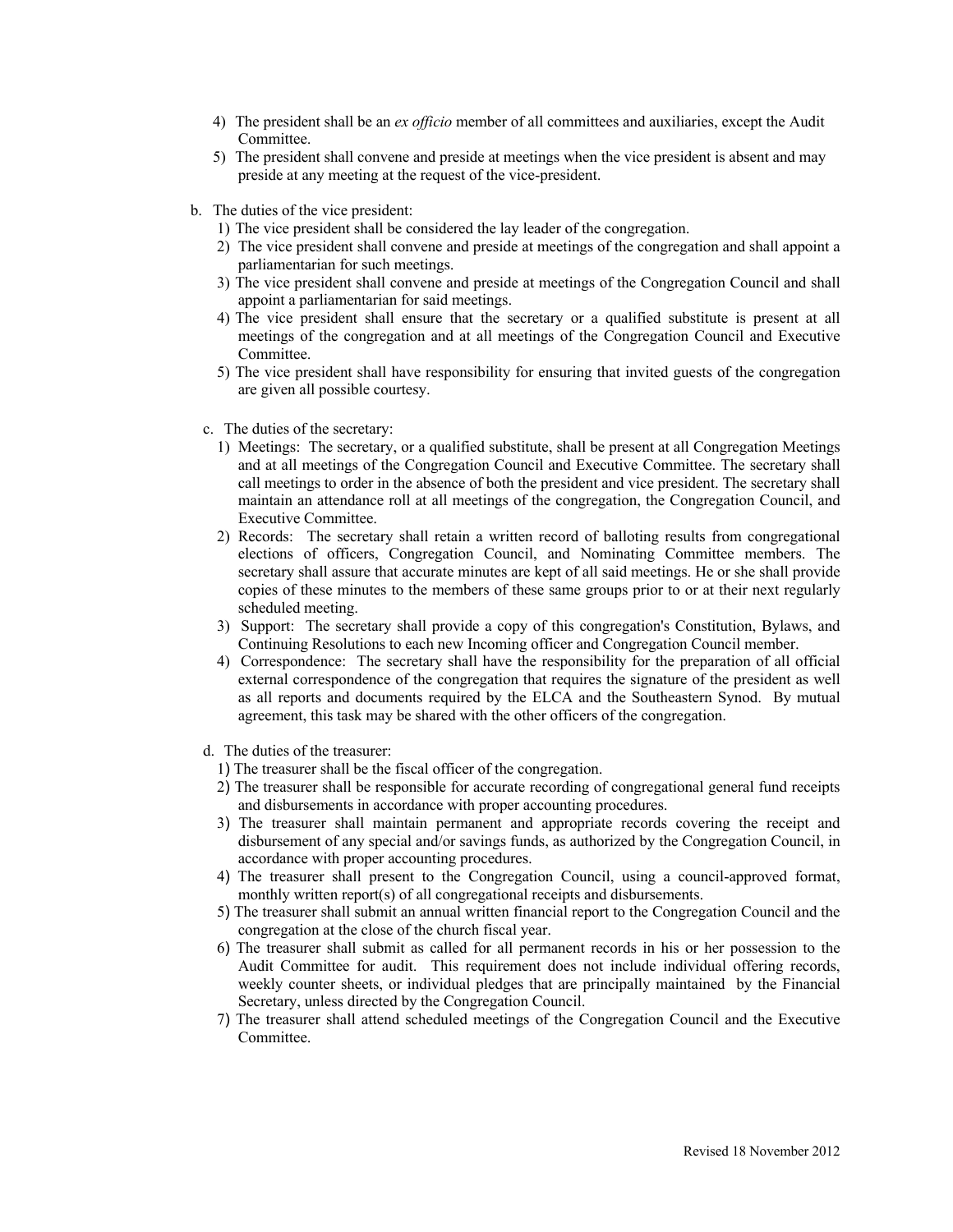- 8) The treasurer shall become properly and currently bonded, with any expense of bonding and premiums for this congregation's activities being paid by the congregation. Fidelity coverage provided by the ELCA shall be deemed a fulfillment of this requirement.
- 9) The treasurer shall follow any specific procedural requirements stated in the Continuing Resolutions.
- **C11.02.** The senior pastor shall be *ex officio* president of the congregation and the Congregation Council. The congregation shall elect by written ballot the other officers of the congregation who shall serve for one year or until their successors are elected. Their terms shall begin on June 1 and end on May 31.
- **C11.03.** No officer shall hold more than one office at a time. No elected officer shall be eligible to serve more than two consecutive terms in the same office.

#### **Chapter 12.**

#### **CONGREGATION COUNCIL**

- **C12.01.** The voting membership of the Congregation Council shall consist of the senior pastor, the officers of the congregation, one youth representative, and not more than eight (8) other members of the congregation. Any voting member of the congregation may be elected, subject only to the limitation on the length of continuous service permitted in that office. A member's place on the Congregation Council shall be declared vacant if the member a) ceases to be a voting member of this congregation or b) is absent from four successive regular meetings of the Congregation Council without cause. Consistent with the laws of the state in which this congregation is incorporated, the congregation may adopt procedures for the removal of a member of the Congregation Council in other circumstances.
- **C12.01.01.** The members of the Congregation Council, other than the officers, shall relate directly to the work of the Standing Committees described in bylaw C13.06.01. The Congregation Council member(s) on each Standing Committee shall communicate reports and requests between the Congregation Council and the respective Standing Committee.

#### **C12.01.02.**

- a. In addition to the officers and youth representative, the number of Congregation Council members elected shall be equal to the number of Standing Committees. Each Congregation Council member shall be elected to represent a specific committee. The Executive Committee may, however, alter the committee assignments of the members of the Congregation Council if it is determined that such changes will best serve the needs of the congregation and best utilize the talents of the members of the Congregation Council. All such changes will be communicated to the congregation at large.
- b. The youth representative shall be a voting member of the congregation, shall not have attained the age of 22 prior to appointment, and shall serve for a one-year term of office.
- c. The elections of Congregation Council members shall be conducted according to the following procedures: The Nominating Committee shall nominate at least one person for each vacancy on the Congregation Council. Additional nominations may be made from the floor at the Congregation Meeting. All nominees must agree to serve if elected. A majority of the votes cast for each vacancy shall be necessary for election. Should an additional ballot be required to obtain a majority vote, the next ballot shall be limited to the candidates receiving the first and second highest vote totals on the previous ballot.
- **C12.02.** The members of the Congregation Council except the pastor(s) shall be elected at a legally called meeting of the congregation during the month of May. The term of office of council members, other than the officers and youth representative, shall be two years with the term of office beginning on June 1 and ending May 31. Terms of council members shall be staggered so that approximately one-half of the council is elected each year. Newly elected Congregation Council members shall be installed at a service of worship prior to the date they assume office. Such members shall be eligible to serve no more than two full terms consecutively.
- **C12.03.** Should a member's place on the Congregation Council be declared vacant, the Congregation Council shall elect, by majority vote, a successor until the next congregation meeting for the election of Congregation Council in May.
- **C12.04.** The Congregation Council shall have general oversight of the life and activities of this congregation, and in particular its worship life, to the end that everything be done in accordance with the Word of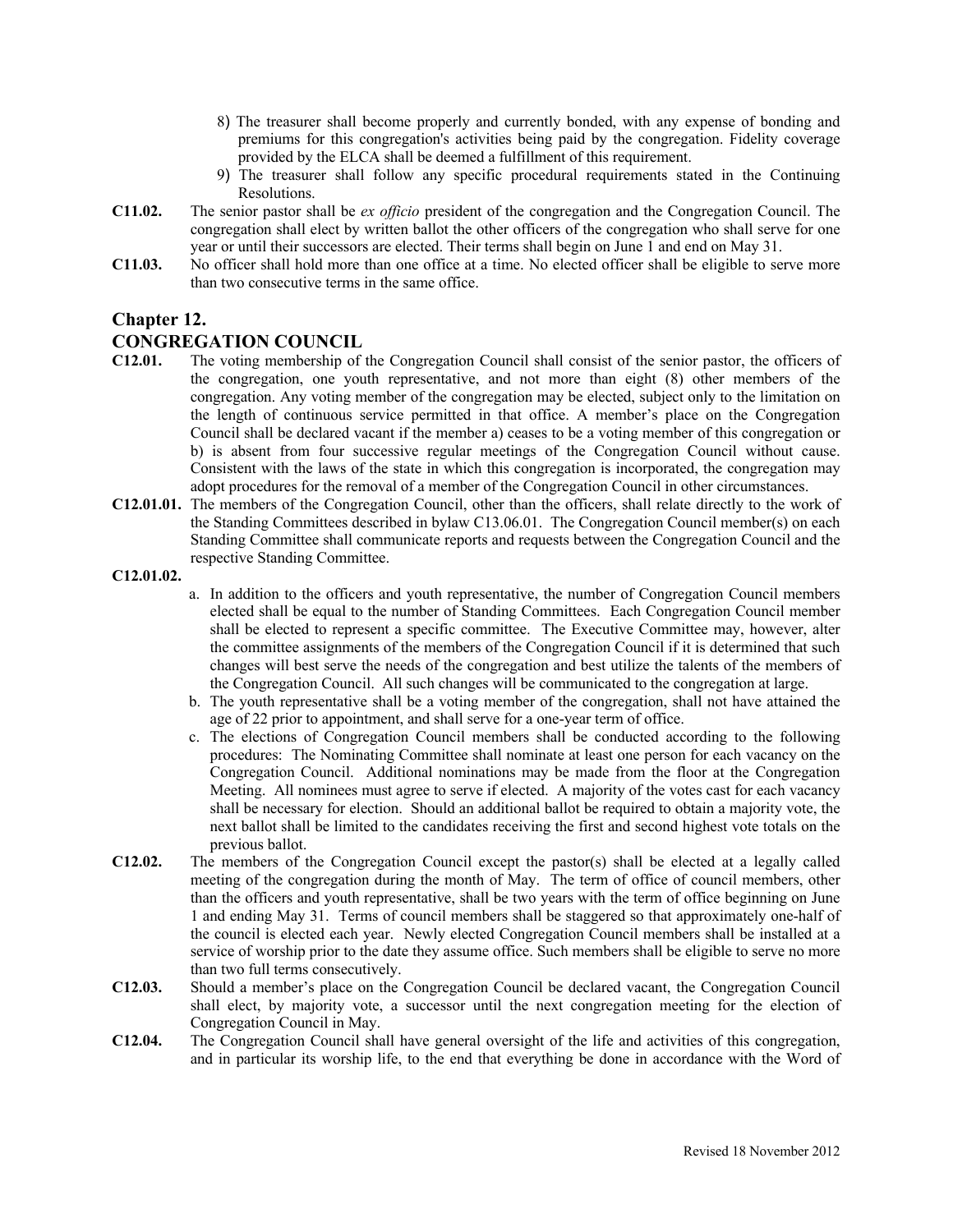God and the faith and practice of the Evangelical Lutheran Church in America. The duties of the Congregation Council shall include the following:

- a. To lead this congregation in stating its mission, to do long-range planning, to set goals and priorities, and to evaluate its activities in light of its mission and goals.
- b. To seek to involve all members of this congregation in worship, learning, witness, service, and support.
- c. To oversee and provide for the administration of this congregation to enable it to fulfill its functions and perform its mission.
- d. To maintain supportive relationships with the pastor(s) and staff and help them annually to evaluate the fulfillment of their calling-or employment.
- e. To be examples individually and corporately of the style of life and ministry expected of all baptized persons.
- f. To promote a congregational climate of peace and goodwill, and, as differences and conflicts arise, to endeavor to foster mutual understanding.
- g. To arrange for pastoral service during the sickness or absence of the pastor.
- h. To emphasize partnership with the synod and churchwide organization of the Evangelical Lutheran Church in America as well as cooperation with other congregations, both Lutheran and non-Lutheran, subject to established policies of the synod and the Evangelical Lutheran Church in America.
- i. To recommend and encourage the use of program resources produced or approved by the Evangelical Lutheran Church in America.
- j. To seek out and encourage qualified persons to prepare for the ministry of the Gospel.
- **C12.05.** The Congregation Council shall be responsible for the financial and property matters of this congregation.
	- a. The Congregation Council shall be the board of directors of this congregation, and as such shall be responsible for maintaining and protecting its property and the management of its business and fiscal affairs. It shall have the powers and be subject to the obligations that pertain to such boards under the laws of the State of Alabama, except as otherwise provided herein.
	- b. The Congregation Council shall not have the authority to buy, sell, or encumber real property unless specifically authorized to do so by a meeting of the congregation.
	- c. The Congregation Council may enter into contracts of up to three percent (3%) of the approved annual budget for items not included in the budget.
	- d. The Congregation Council shall prepare an annual budget for adoption by this congregation, shall supervise the expenditure of funds in accordance therewith following its adoption, and may incur obligations of more than three percent (3%) in excess of the anticipated receipts only after approval by a Congregation Meeting. The budget shall include this congregation's full indicated share in support of the wider ministry being carried on in partnership with the synod and churchwide organization.
	- e. The Congregation Council shall ascertain that the financial affairs of this congregation are being conducted efficiently, giving particular attention to the prompt payment of all obligations and to the regular forwarding of benevolence monies to the synodical treasurer.
	- f. The Congregation Council shall be responsible for this congregation's investments and its total insurance program.
- **C12.05.01.** The Congregation Council shall elect annually for the fiscal year a financial secretary who shall not be a member of the Congregation Council. The person elected Financial Secretary shall not be restricted to a maximum number of terms. The Financial Secretary shall maintain records of all contributions and make regular reports to the Congregation Council and treasurer. The financial secretary shall issue to individual voting members quarterly statements of contributions to the congregation. The financial secretary shall issue an annual report in consultation with the Committee for Stewardship.
- **C12.06.** The Congregation Council shall see that the provisions of this constitution, its bylaws, and the continuing resolutions are carried out.
- **C12.07.** The Congregation Council shall provide for an annual review of the membership roster.
- **C12.08.** The Congregation Council shall be responsible for the employment and supervision of the staff of this congregation. Nothing in this provision shall be deemed to affect the congregation's responsibility for the call, terms of call, or termination of call of any employees who are on a roster of this church.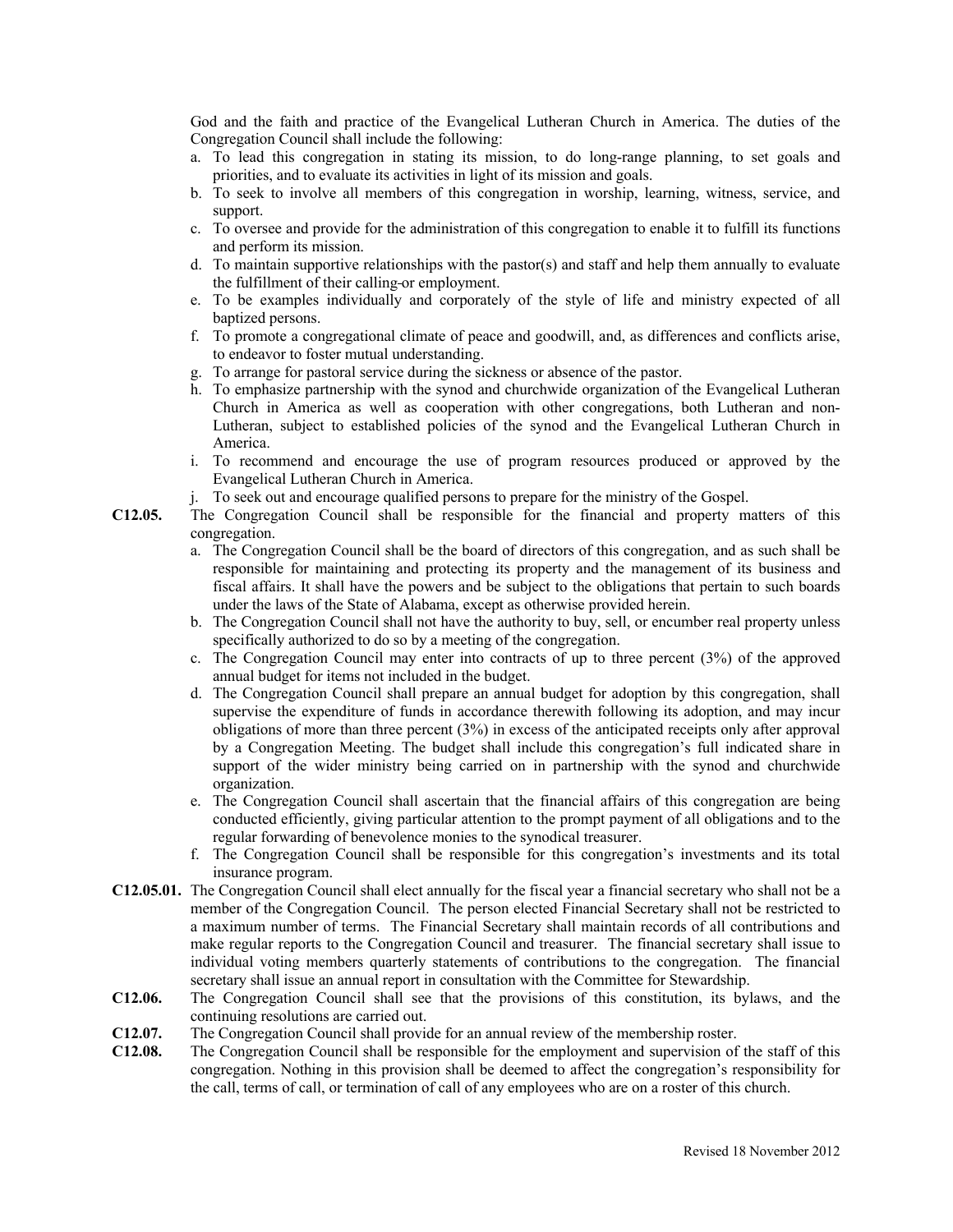- **C12.09.** The Congregation Council shall submit a comprehensive report to this congregation at the semi-annual meeting.
- **C12.11.** The Congregation Council shall normally meet once a month. Special meetings may be called by the pastor or the vice president, and shall be called by the president at the request of at least one-half of its members. Notice of each special meeting shall be given to all who are entitled to be present.
- **C12.12.** A quorum for the transaction of business shall consist of a majority of the members of the Congregation Council, including the pastor or interim pastor, except when the pastor or interim pastor requests or consents to be absent and has given prior approval to the agenda for a particular regular or special meeting, which shall be the only business considered at that meeting. Chronic or repeated absence of the pastor or interim pastor who has refused approval of the agenda of a subsequent regular or special meeting shall not preclude action by the Congregation Council, following consultation with the synodical bishop.
- **C12.13.** The meetings of the Congregation Council shall be open to all voting members of the congregation. The bylaws of the constitution shall state when exceptions to the open meeting rule shall be allowed. A voting member of the Congregation Council may never be excluded from a meeting of the Congregation Council.
- **C12.13.01.** The Congregation Council may hold meetings that are closed to all persons except voting members of the Congregation Council for the following reasons:
	- a. When the Congregation Council is considering personnel matters related to salaried staff positions, as described in Chapters 9 and 12 of the *Constitution, Bylaws, and Continuing Resolutions.*
	- b. When the Congregation Council is considering the discipline of a member of the congregation, as described in Chapter 15 of the *Constitution, Bylaws, and Continuing Resolutions.*

The Congregation Council may invite persons, at its own discretion and as it deems necessary, to such closed meetings.

# **Chapter 13.**

# **CONGREGATION COMMITTEES**

- **C13.01.** The officers of this congregation and the pastor shall constitute the *Executive Committee*. The duties of the Executive Committee shall be described in the bylaws.
- **C13.01.01.** The Executive Committee shall have as its members the officers of this congregation (president, vicepresident, secretary, and treasurer). The main duties of this committee are the management of the affairs of the Congregation Council, the determination of the date and agenda for key events of this congregation and Congregation Council, and nominations for replacement of any vacancies on the Nominating Committee. The Executive Committee shall also serve as the Staff Support Committee if one is not actively functioning. Further directives for the Executive Committee may be found in continuing resolutions.
- **C13.02.** A *Nominating Committee* of six voting members of this congregation, two of whom, if possible, shall be outgoing members of the Congregation Council, shall be elected at the annual meeting for a term of one year. Members of the Nominating Committee are not eligible for consecutive reelection.
- **C13.02.01.** The duties of the Nominating Committee shall be as follows:
	- a. This committee shall select its chairperson at its first meeting.
		- b. This committee shall be responsible for all elections, including the administrative functions prior to, during, and after elections, in which members of the congregation as a body cast a vote. This includes the election of officers, Congregation Council members, and members of the Nominating Committee.
		- c. This committee shall prepare a slate of officers consisting of at least one candidate each for vice president, secretary, and treasurer, and at least one candidate for each vacancy on the Congregation Council. All of these will be elected at the Semi-Annual Congregational Meeting in May.
		- d. Prior to publishing this slate of officer and Congregation Council nominations, this committee shall have determined that each proposed candidate is qualified to perform the duties of the office for which nominated. This committee shall also have explained to each candidate the duties of the office to which nominated and have obtained their consent to be nominated and serve if elected.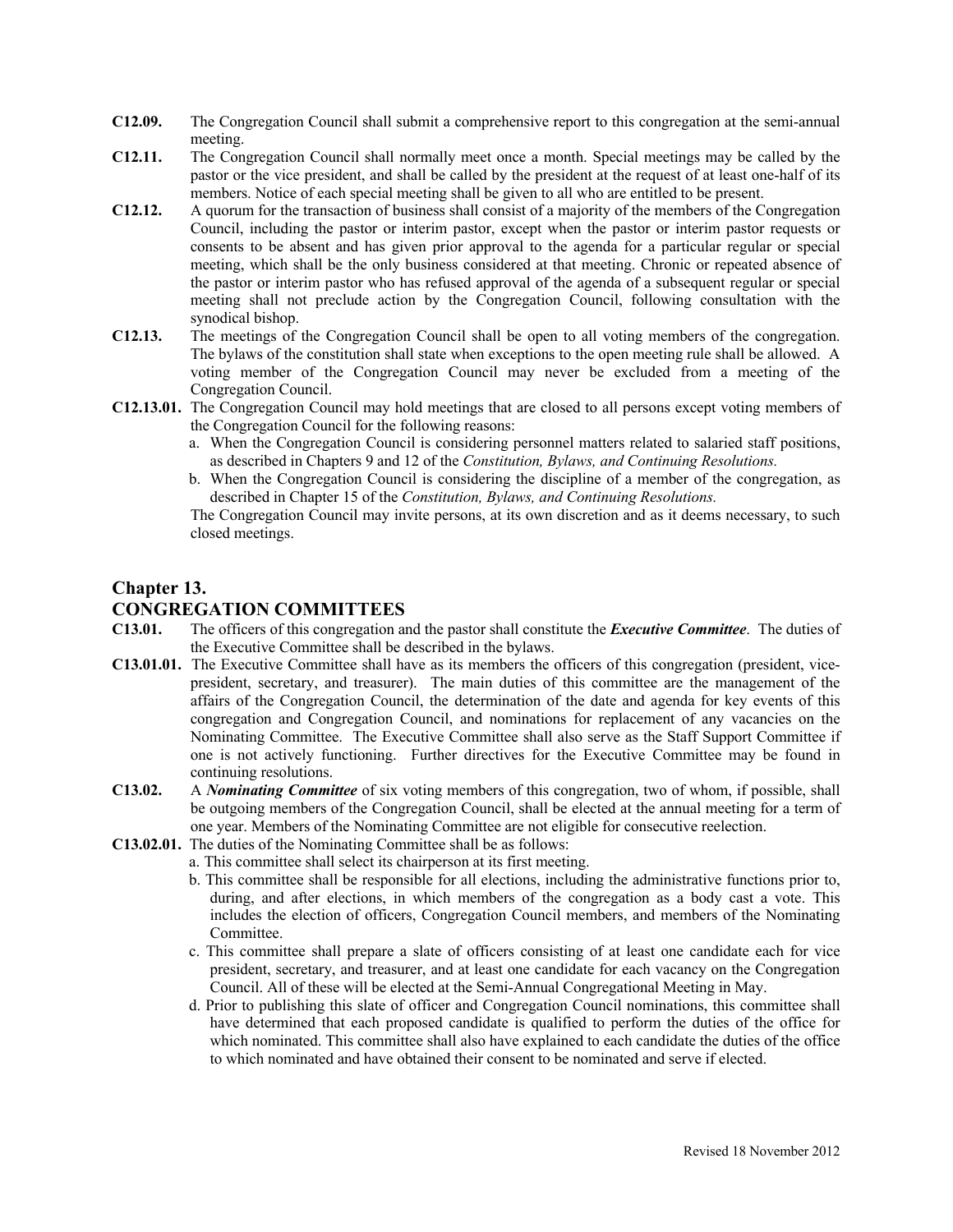- e. This committee shall present a slate of candidates for the Nominating Committee in accordance with C13.02 of the Constitution.
- f. Should nominations be made from the floor, this Committee shall be responsible for verifying their validity, and integrating all nominations prior to the vote.

#### **C13.02.A12.**

- a. When a new Nominating Committee is elected, the outgoing Nominating Committee chair shall call a meeting of the new Nominating Committee for the purpose of electing the new chairperson. This election shall take place by the end of June.
- b. The chair of the Nominating Committee shall convene the Nominating Committee in January to start working on the slate for the May meeting.
- c. The Nominating Committee shall solicit candidates from the congregation by announcing in the newsletter, the bulletin, and through any other available forums (i.e., website, bulletin boards) the positions available.
- d. The Nominating Committee shall strive to present a slate which has at least two candidates for each office and committee representative position available.
- e. The Nominating Committee shall consult with the current Congregation Council for candidates to consider for open positions.
- f. The Nominating Committee is independent from the Congregation Council and is responsible for bringing forward the candidates it feels will best serve the mission of the congregation.
- g. All candidates who are willing to serve if elected shall be placed on the ballot, however, the Nominating Committee may choose to recommend one candidate for each position. This candidate will have a designation by their name.
- h. The Nominating Committee shall use some assessment tool to help in identifying the candidate's gifts, vision, call, etc.
- i. Nominations from the floor shall be incorporated into the written ballot.
- j. The Nominating Committee shall publish biographies of the candidates for officers, committee representatives, and Nominating Committee.
- k. The Nominating Committee shall engage in a prayerful discernment process to determine the slate of officers, committee representatives, and nominating committee members.
- l. The Nominating Committee shall introduce the candidate and allow them the opportunity to address the congregation before the vote.
- **C13.03.** An *Audit Committee* of at least three voting members shall be elected by the Congregation Council. Audit Committee members shall not be members of the Congregation Council. Term of office shall be three years, with one member elected each year. Members shall be eligible for reelection.
- **C13.03.01.** The duties of the Audit Committee shall be as follows:
	- a. The Audit Committee shall be responsible for assuring that there is a thorough annual audit of the treasurer's books prior to May 31. An audit shall also be performed prior to whenever a new treasurer takes office.
	- b. The Audit Committee shall assure that any organization that has a separately held treasury account will be subject to an annual audit by the committee.
	- c. An additional audit is required when a written request is received from not less than ten percent (10%) of the voting members of this congregation.
	- d. An additional audit may be requested by the Congregation Council.
- **C13.04.** A *Mutual Ministry Committee* (in the absence of a mutual ministry committee, the duties shall be fulfilled by the executive committee) shall be appointed jointly by the vice president and the pastor. The duties and composition of the Mutual Ministry Committee shall be specified in continuing resolutions.
- **C13.04.01.** The purpose of the Mutual Ministry Committee(s) shall be to support the pastor(s), both personally and professionally. A Staff Support Committee may be formed to support other professional staff members, with duties to be specified in continuing resolutions.
- **C13.05.** When a pastoral vacancy occurs, a *Call Committee* of six voting members shall be appointed by the Congregation Council. Term of office will terminate upon installation of the newly called pastor.
- **C13.06.** Standing committees shall be formed as a means to accomplish the mission and ministry of this congregation. These committees and their functions shall be specified in the bylaws and continuing resolutions.
- **C13.06.01.** a. The Standing Committees of this congregation shall be: Committee for Worship and Music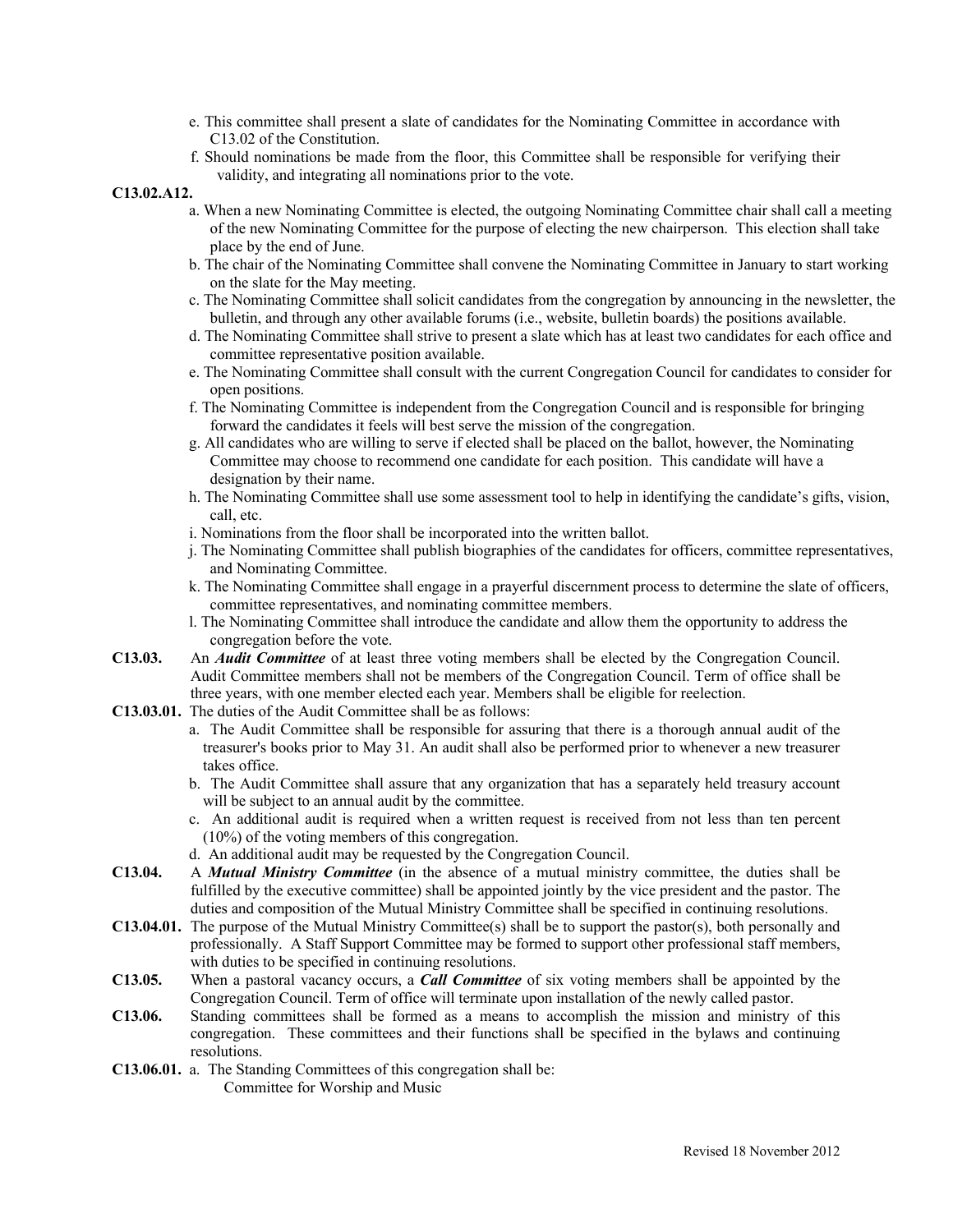Committee for Education and Youth Committee for Outreach Committee for Stewardship Committee for Fellowship Committee for Property Committee for Finance

b. Each Standing Committee shall be made up of at least one member of the Congregation Council and all other members of this congregation desiring to serve in this area of ministry.

c. Each Standing Committees shall select a chairperson each year at its first meeting after May 31.

c. Every member of this congregation is eligible to serve on one or more Standing Committee(s). All members of this congregation are encouraged to serve on at least one Standing Committee.

e. The duties of the Standing Committees shall be determined by the Congregation Council and the Standing Committees themselves. These duties may be specified in continuing resolutions.

#### **C13.06.A12. Committee for Worship and Music**

- a. The purpose of the Worship and Music Committee is to help people celebrate their relationship with God and one another through worship and music in their many expressions.
- b.The Worship and Music Committee shall consist of a chairperson, council liaison (who may be the chair), the Altar Guild chair, the usher coordinator, and at least two other members of the congregation. The *ex officio* members of the committee are the music director, choir director, and the senior pastor.

c. The responsibilities of the committee include the following:

- 1) Ensure orderly conduct of regular as well as seasonal and festival worship services in accordance with the teachings and practices of the ELCA;
- 2) Help plan special services, including weddings and funerals;
- 3) Act as liaison for lectors, communion assistants, ushers, and the Altar Guild;
- 4) Assist the Congregation Council in providing for supply ministry in the even of pastoral vacancy or vacation;
- 5) Assist in providing the opportunity for musical expression in worship through support of the ongoing music program and occasional special music;
- 6) Assist in planning for the acquisition and maintenance of equipment and materials for worship as well as of musical instruments.
- 7) Annually evaluate its work, updating its job description as necessary, and submitting it to the Congregational Council for approval;
- 8) Publicizing and attending opportunities for professional growth in the field;
- 9) Submit a proposed budget to the Finance Committee and monitor expenditures and any additional needs.
- 10) Provide an annual report to the congregation at the May annual meeting.

d.The Worship Committee works with all other standing committees.

#### **C13.06.B12. Committee for Education and Youth**

- a. The purpose of the Education and Youth Committee is to promote the education of the children, youth and adults of the congregation in Christian beliefs and heritage, and to foster the relationships and fellowship among the children and youth in our congregation.
- b. The committee shall consist of two standing sub-committees and the council representative for Education and Youth will chair both sub-committees. Each sub committee will meet at least quarterly.
	- 1) The Education Committee shall consist, at the minimum, of the council representative for Education and Youth, the Pastor, the Sunday School Superintendent and a member of the Sunday School teaching staff.
	- 2) The Youth Committee shall consist, at the minimum, of the council representative for Education and Youth, the Youth Representative, Youth Director, and the youth group advisors.
- c. The Education and Youth Committee shall:
	- 1) Be responsible for the Christian nurture of children, youth and adults in the congregation, and through them, the community.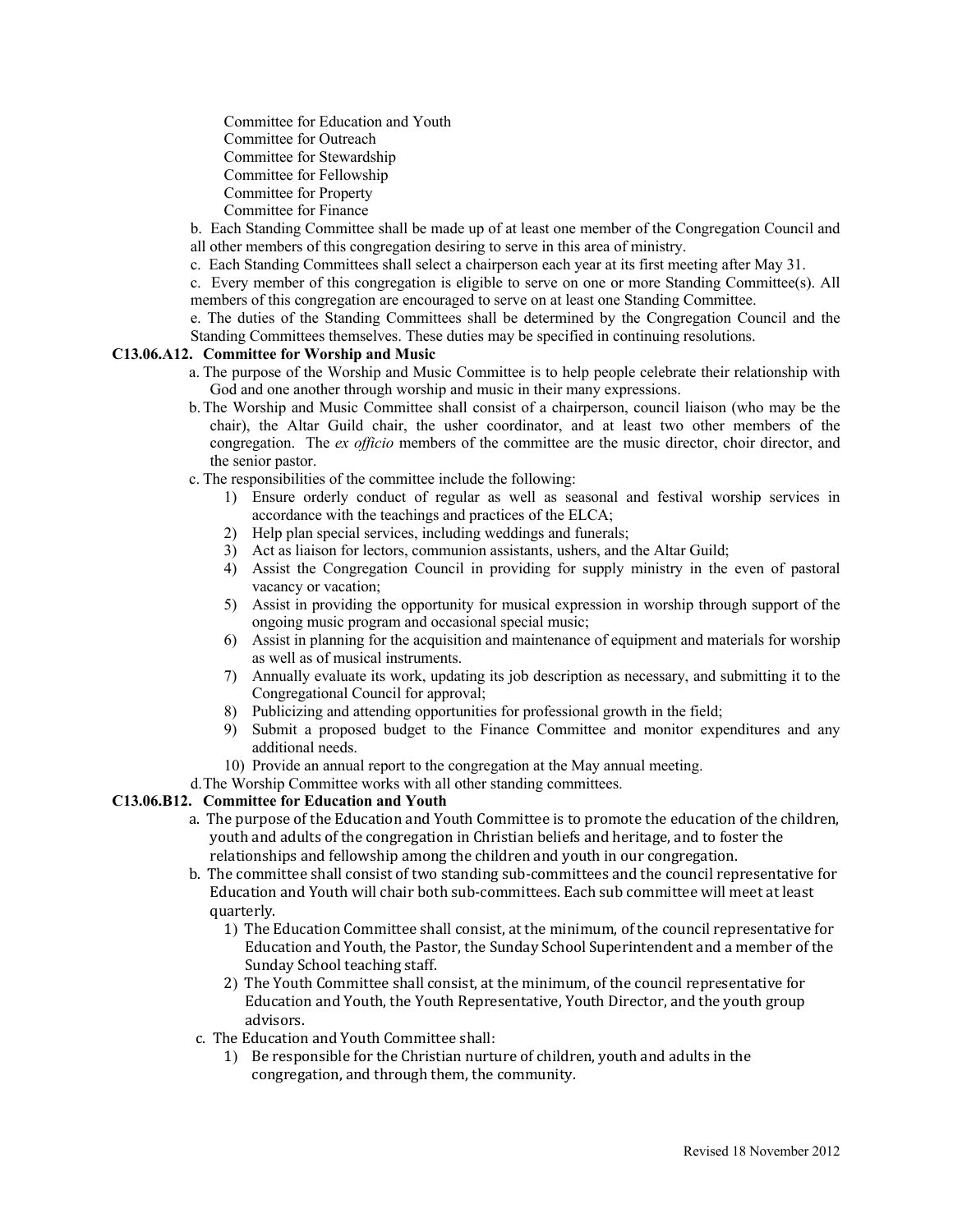- 2) Establish objectives, set policy for, and supervise the total education for: Sunday School, Vacation Bible School, Confirmation classes, the church library, home Bible study groups, youth activity groups, and other educational groups.
- 3) Approve curriculum for all age groups, analyze the performance of each program and seek improvement.
- 4) Delegate administration of educational and youth activities to qualified persons, interviewing and screening volunteers to assure a safe and Christian environment for the children and youth.
- 5) Exercise leadership in gathering lists of candidates for vacancies in the teaching and youth advisory staffs, and for properly calling teachers and advisors.
- 6) Provide for professional growth of the educational and youth advisory staffs through conferences, conventions, and continuing education, and request funds for the same in the annual budget.
- 7) Annually examine the educational facilities and equipment. Make recommendations to the Property Committee as to upkeep, repairs, and replacements as needed. Make recommendations to the church council as to new equipment and facilities needed.
- 8) Provide an annual report to the congregation at the May annual meeting.
- 9) Periodically evaluate the work of this committee and its job description, and make necessary changes.
- 10) Obtain background checks on all new Education and Youth volunteers, and update all background checks every three years.
- 11) Submit an annual budget request in the form and at the time requested by the Finance Committee.
- d. The Education and Youth committee shall work with all other standing committees of the church to coordinate educational activities within the congregation.

#### **C13.06.C12. Committee for Outreach**

- a. The purpose of the Outreach Committee is to plan, organize, and supervise specific ministries of the congregation that witness to Christ to people inside and outside of the congregation.
- b. The Outreach Committee shall consist of the Congregation Council representative and the Community Ministries Subcommittee, Membership Subcommittee, and National and Global Missions Subcommittee.
	- 1) The Community Ministries Subcommittee shall:
		- a. promote congregation ministry in local missions and involvement in community and social ministries;
		- b. direct and maintain a ministry for members in need of special care (e.g., those who are ill, homebound, in need of food or hospital visits);
		- c. provide publicity for the congregation through advertising, brochures, newsletters, and special mailings;
		- d. provide welcoming events for new members as needed.
	- 2) The Membership Subcommittee shall:
		- a. in collaboration with the senior pastor, seek out new members and maintain an ongoing visitation program to the unchurched and those individuals new to the community;
		- b. provide a new and prospective member inquiry class;
		- c. strive to create a warm and friendly atmosphere in the place of worship;
		- d. coordinate the welcoming of Sunday morning visitors and follow up with them;
		- e. maintain a variety of greeter programs;
		- f. direct and maintain a ministry to inactive members.
	- 3) The National and Global Missions Subcommittee shall:
		- a. promote congregation ministry in national and global missions and involvement in community and social ministries;
		- b. provide support for the national and global missions through advertising, brochures, newsletters, and special mailings.
	- 4) The Congregation Council representative shall: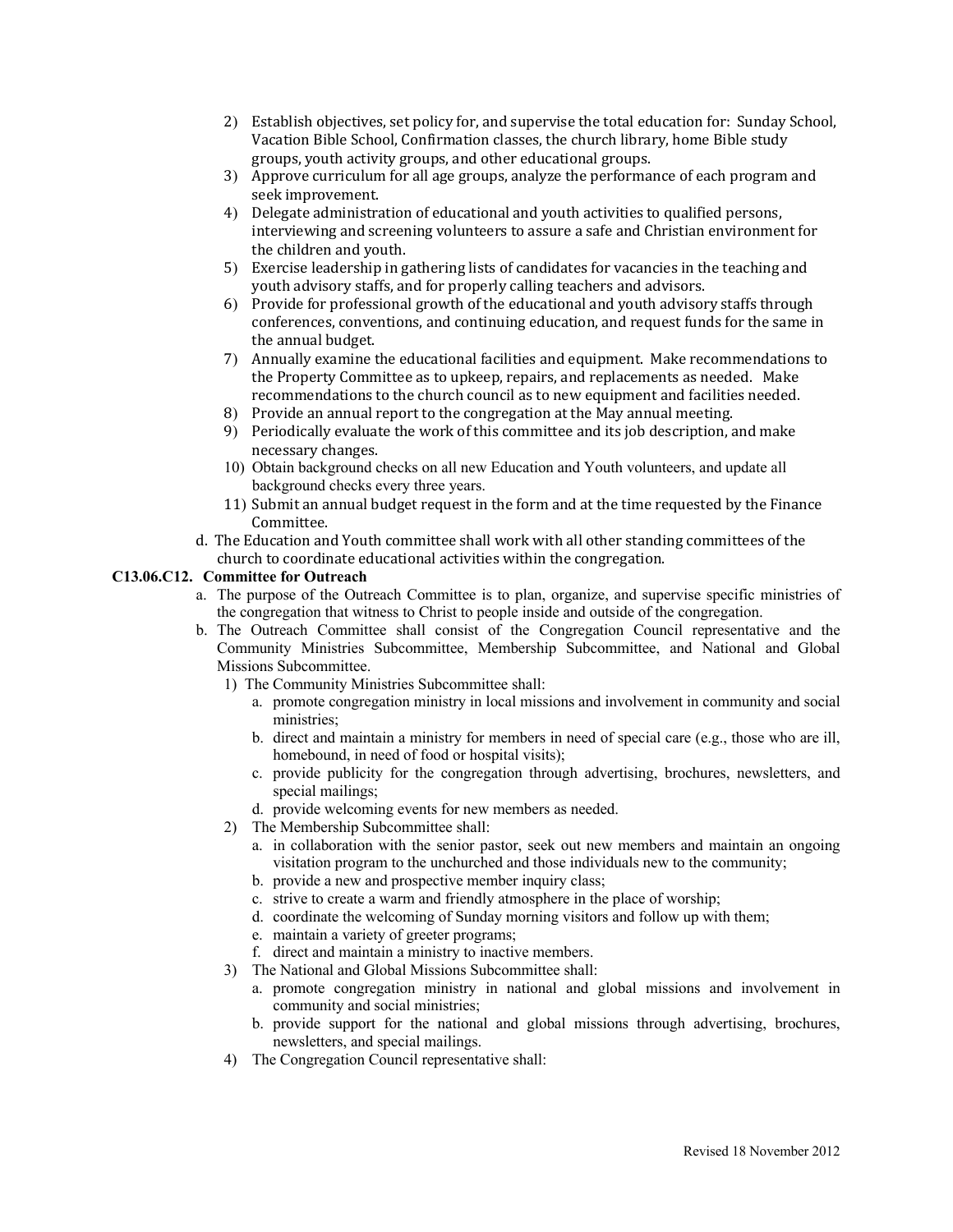- a. work with the subcommittees annually to evaluate their work and job description and submit necessary changes to the Congregation Council for approval;
- b. provide an annual report to the congregation at the May annual meeting.
- c. The Outreach Committee shall work with the Fellowship Committee to identify special interest needs within the congregation.

#### **C13.06.D12. Committee for Stewardship**

- a. The purpose of the Stewardship Committee is to stimulate and promote the Christian stewardship principles and responsibilities of all members.
- b. The committee shall be composed of four or more people, including the committee chairperson, secretary, Congregation Council liaison (who may be the chairperson), and Congregation Council liaison to the Finance Committee. The committee shall meet monthly or as necessary to fulfill its purpose.
- c. The Stewardship Committee shall:
	- 1) educate the congregation on good Christian stewardship practices through pastoral support, temple talks, Sunday School classes and Bible studies, and newsletters, bulletin inserts, pamphlets, flyers, and other means;
	- 2) monitor giving trends and report status to the Congregation Council and congregation;
	- 3) direct congregational "Spiritual Gifts" results to the appropriate committees and other entities;
	- 4) coordinate the annual Stewardship Program, including
		- a. monetary pledge and spiritual gift forms, with a follow-up plan for those not participating and positive reinforcement for those participating;
		- b. offering envelope distribution;
		- c. report to the Congregation Council and congregation.
	- 5) set and monitor annual budget for the committee;
	- 6) ensure new member involvement with a first-call list and a new member packet;
	- 7) evaluate annually the work of the committee and its job description and submit any changes to the Congregation Council for approval;
	- 8) provide an annual report to the congregation at the May annual meeting.
- d.The Financial Secretary shall act as the Stewardship Committee's liaison with the Finance Committee. The Stewardship Committee shall work with all other standing committees of the congregation.

#### **C13.06.E12. Committee for Fellowship**

- a. The purpose of the Fellowship Committee is to create a spiritual communion within the congregation and to develop friendly relationships among current and prospective members.
- b.The Fellowship Committee shall consist of a chairperson, Congregation Council liaison (who may be the chair), and members of the congregation as needed. The committee shall meet as necessary to fulfill its purpose.
- c. The Committee for Fellowship shall:
	- 1) sponsor events such as the following: egg hunt, father/son outing, funeral receptions (in conjunction with the Committee on Outreach), Halloween party/chili cook-off, Lenten soup suppers (in conjunction with the Committee on Outreach), mother/daughter outing, new member reception, church picnic, summer coffee, Wednesday night Café, yard sale;
	- 2) sponsor additional fellowship events as needed;
	- 3) work with the Property Committee to ensure that adequate kitchen and meeting facilities are available and functioning for committee-sponsored events;
	- 4) annually evaluate the committee's work and job description, making necessary changes and submitting them for approval by the Congregation Council;
	- 5) provide a proposed budget to the Finance Committee and monitor spending and needs throughout the year;
	- 6) provide an annual report to the congregation at the May annual meeting.
- d. The Fellowship Committee works with all other standing committees of the congregation.

#### **C13.06.F12. Committee for Property**

a. The purpose of the Property Committee is to care for the building that houses Messiah Lutheran Church, provide maintenance for all property owned by the congregation and routine upkeep and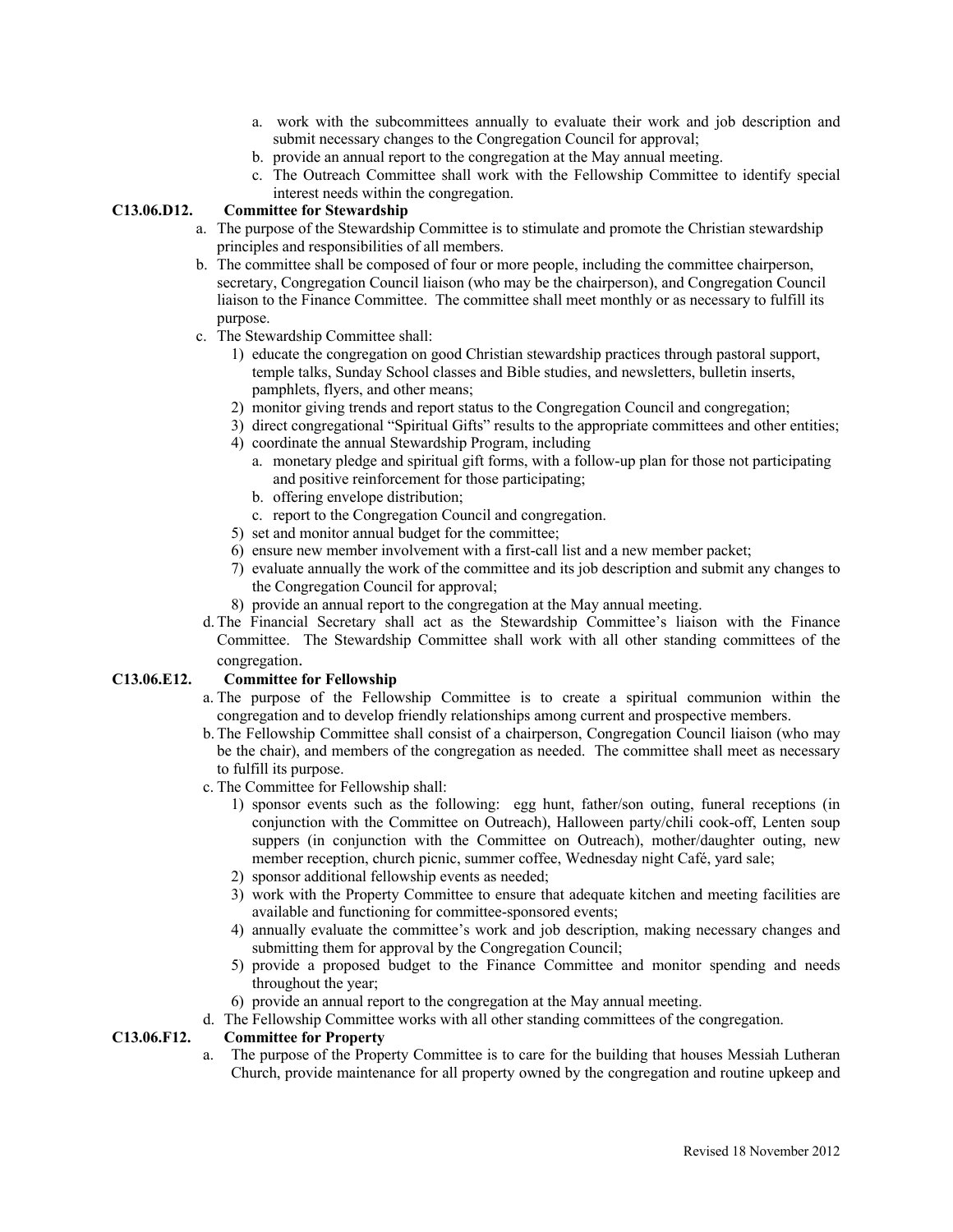major renovations. The Property Committee shall meet as necessary to ensure fulfillment of its purpose.

- b. The Property Committee shall consist of a chairperson, a Congregation Council liaison (who may be the chair), and at least three other members of the congregation. Committee members may be assigned primary responsibility for one of the following areas: church building, educational facilities, church grounds and parking lot, parsonage, any rental property owned or used by the congregation.
- c. The Property Committee shall:
	- 1) be responsible for developing plans for the acquisition of property, building on such property, and acquiring of equipment and furniture, Such plans shall be submitted to the Congregation Council for review and approval. A separate committee shall be established to oversee all phases of building, renovating, or expanding a church building;
	- 2) provide for the maintenance of all property, buildings, building contents, and equipment;
	- 3) make recommendations to the Congregation Council on requests for use of the building by congregational groups, community groups, and individuals. These recommendations shall include a proposed fee schedule. The committee shall administer the use policies established by the Congregation Council.
	- 4) maintain a current inventory of all building contents and equipment, which shall be updated at least annually;
	- 5) review annually, in conjunction with the Treasurer and Finance Committee, existing insurance coverage;
	- 6) develop a proposed budget;
	- 7) evaluate annually the work of the committee and its job description and submit necessary changes to the Congregation Council for approval;
	- 8) provide an annual report to the congregation at the May annual meeting.
- d. The Property Committee works cooperatively with all other standing committees.

#### **C13.06.G12. Committee for Finance**

- a. The Committee for Finance is responsible for all of the finances of the congregation. It develops and monitors a church budget and financial recording and reporting system, disbursement, investment planning, and auditing of records. The committee will meet quarterly or as often as necessary to fulfill its purpose.
- b. The Committee for Finance shall:
	- 1) annually prepare the congregation's budget;
	- 2) oversee the Treasurer's receipt and disbursement of funds;
	- 3) record and report member giving;
	- 4) recruit, train, and schedule counters;
	- 5) provide, through the financial secretary, quarterly and annual giving statements to members;
	- 6) recruit members for the Audit Committee and ensure that the audit is completed in a timely manner.
	- 7) invest church funds, including certificates of deposit, checking and savings accounts, and other instruments;
	- 8) review and maintain insurance policies and be the liaison for insurance representatives;
	- 9) record non-solicited gifts;
	- 10) monitor the financial health of the congregation and prepare and distribute reports as needed;
	- 11) evaluate annually the committee's work and its job description and submit necessary changes to the Congregation Council for approval;
	- 12) provide for professional growth through conferences, conventions, and continuing education;
	- 13) provide an annual report to the congregation at the May annual meeting.
- c. The Committee for Finance works in close cooperation with the Committee for Stewardship as well as with all standing committees for budget planning and input.
- **C13.07.** Other congregational committees may be formed as the need arises, by decision of the Congregation Council. Duties of congregational committees shall be specified in the bylaws and continuing resolutions.

**C13.07.01.** The Congregation Council shall form a Church Personnel Committee, the duties and membership of which are as follows: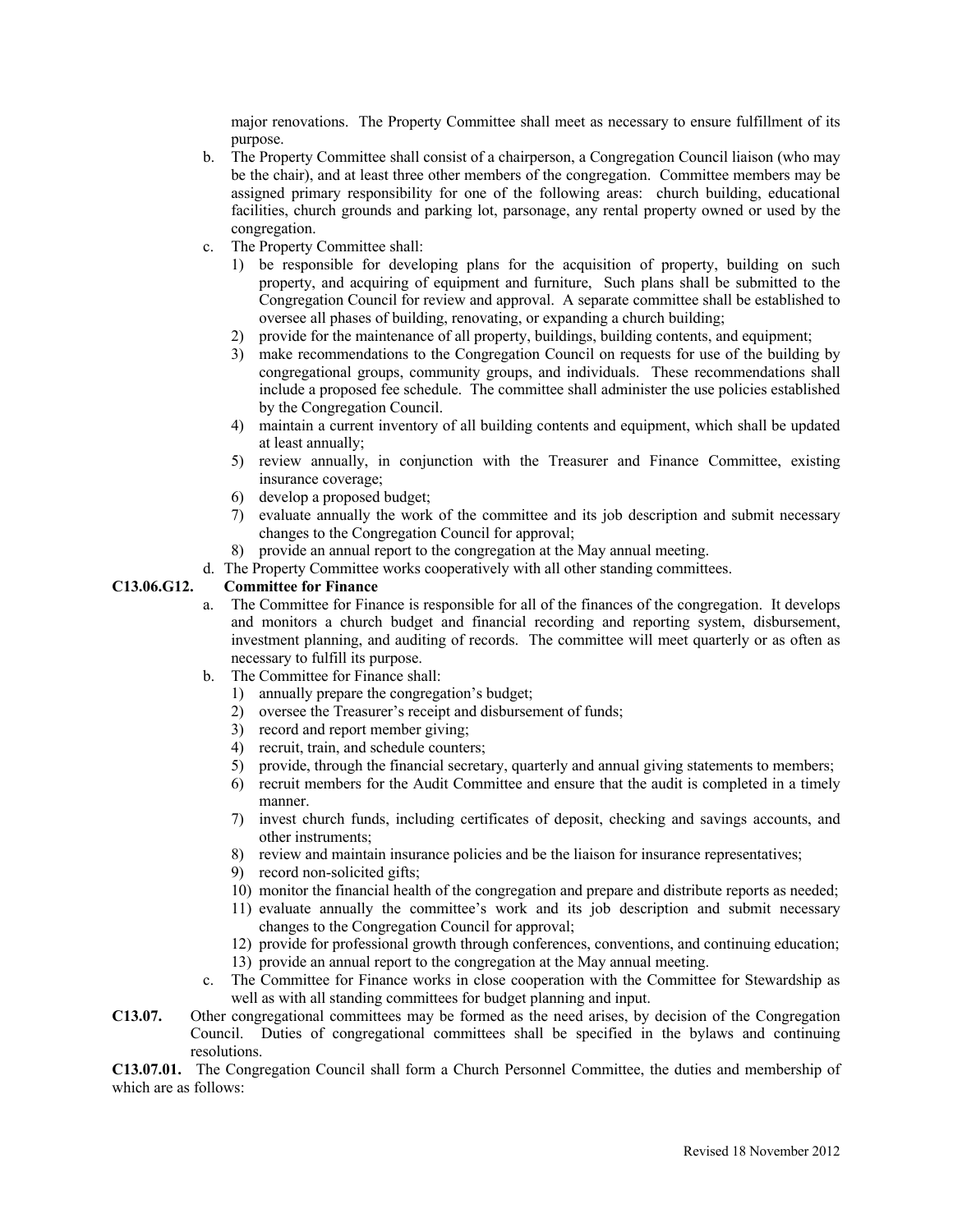- a. The committee will consist of four members appointed by the Congregation Council for terms of two years. Two members will be appointed by the Congregation Council in January of each year. Members may serve consecutive terms and membership on this committee does not preclude service in any other office or committee in the congregation
- b. The Church Personnel Committee will be responsible for maintaining procedures, policies, and compensation recommendations for all paid staff under the oversight of the Congregation Council. The committee's specific duties are described in a continuing resolution.
- **C13.07.A12.** The Personnel Committee shall:
	- a. with the approval of the Congregation Council, develop and maintain job descriptions for all nonrostered personnel;
	- b. with the exception of the pastor(s), seek qualified people for vacancies or new positions on the staff of the congregation and present recommended candidates to the Congregation Council for approval;
	- c. with the approval of the Congregation Council, prepare initial compensation recommendations for new non-rostered personnel;
	- d. with the approval of the Congregation Council, prepare recommendations for compensation adjustment for all paid staff as part of the annual budget process;
	- e. develop and update on a regular basis personnel guidelines and submit them to the Congregation Council for approval;
	- f. review annually its position description and submit any necessary changes to the Congregation Council for approval;
	- g. evaluate annually the work of the committee;
	- h. report at least annually to the Congregation Council through the Executive Committee.
- **C13.08.** The senior pastor of this congregation shall be *ex officio* a member of all committees and boards of the congregation except for the Audit Committee.

#### **Chapter 14.**

# **ORGANIZATIONS WITHIN THE CONGREGATION**

- **C14.01.** All organizations within this congregation shall exist to aid it in ministering to the members of this congregation and to all persons who can be reached with the Gospel of Christ. As outgrowths and expressions of this congregation's life, the organizations are subject to its oversight and direction. This congregation at its meeting shall determine their policies, guide their activities, and receive reports concerning their membership, work, and finances.
- **C14.01.01.** Any organization of this congregation wishing to affiliate itself with any organization outside the Evangelical Lutheran Church in America must have the approval of the pastor(s) and Congregation Council.
- **C14.01.02.** The constitution and bylaws and amendments thereto of the auxiliary organizations and schools of the congregation shall be submitted to the Congregation Council for approval.
- **C14.02.** Special interest groups, other than those of the official organizations of the Evangelical Lutheran Church in America, may be organized only after authorization has been given by the Congregation Council and specified in a continuing resolution.

#### **Chapter 15.**

#### **DISCIPLINE OF MEMBERS AND ADJUDICATION**

- **\*C15.01.** Denial of the Christian faith as described in this constitution, conduct grossly unbecoming a member of the Church of Christ, or persistent trouble-making in this congregation are sufficient cause for discipline of a member. Prior to disciplinary action, reconciliation will be attempted following Matthew 18:15–17, proceeding through these successive steps: a) private admonition by the pastor, b) admonition by the pastor in the presence of two or three witnesses, and c) citation to appear before the Congregation Council. If, for any reason, the pastor is unable to administer the admonitions required by a. and b. hereof, the president (if not the pastor) or vice president shall administer such admonitions.
- **\*C15.02.** The process for discipline of a member of the congregation shall be governed as prescribed by the chapter on discipline in the *Constitution, Bylaws, and Continuing Resolutions of the Evangelical Lutheran Church in America*. If discipline against a member proceeds beyond counseling and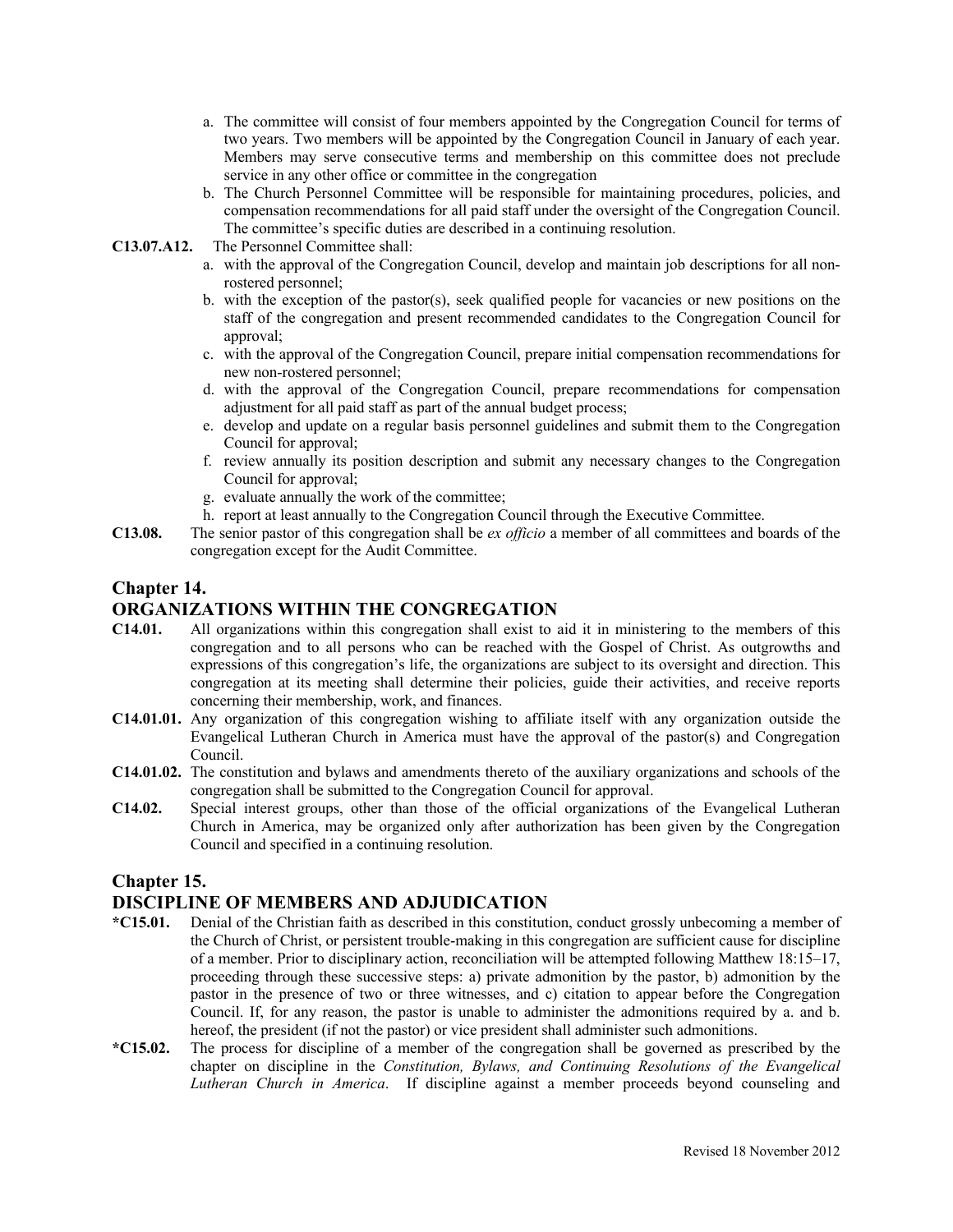admonition by the pastor, charges against the accused member(s) that are specific and in writing shall be prepared by member(s) of the congregation who shall sign the charges as the accuser(s). The written charges shall be filed with the pastor, who shall advise the Congregation Council of the need to issue a written citation to the accused and the accusers that specifies the time and place of the hearing before the Congregation Council. The written charges shall accompany the written citation to the accused. The written citation that specifies the time and place of the hearing before the Congregation Council and requests the presence of a member charged with the offense shall be sent at least ten days prior to the meeting. If the member charged with the offense fails to appear at the scheduled hearing, the Congregation Council may proceed with the hearing and may pass judgment in the member's absence.

- **\*C15.03.** Members of the Congregation Council who participate in the preparation of the written charges or who present evidence or testimony in the hearing before the Congregation Council are disqualified from voting upon the question of the guilt of the accused member. Should the allegations be sustained by a two-thirds majority vote of the members of the Congregation Council who are not disqualified but who are present and voting, and renewed admonition prove ineffectual, the council shall impose one of the following disciplinary actions:
	- a. censure before the council or congregation;
	- b. suspension from membership for a definite period of time; or
	- c. exclusion from membership in this congregation.
	- Disciplinary actions b. and c. shall be delivered to the member in writing.
- **\*C15.04.** The member against whom disciplinary action has been taken by the Congregation Council shall have the right to appeal the decision to the Synod Council. Such right may not be abridged and the decision of the Synod Council shall be final.
- **\*C15.05.** Disciplinary actions may be reconsidered and revoked by the Congregation Council upon receipt of a) evidence that injustice has been done or b) evidence of repentance and amendment.
- **\*C15.06.** For disciplinary actions in this congregation, "due process" shall be observed as specified in 20.41.04. in the *Constitution, Bylaws, and Continuing Resolutions of the Evangelical Lutheran Church in America*.
- **\*C15.07.** No member of a congregation shall be subject to discipline for offenses that the Congregation Council has previously heard and decided, unless so ordered by the Synod Council after an appeal.

**\*C15.10. Adjudication**

**\*C15.11.** When there is disagreement among factions within this congregation on a substantive issue that cannot be resolved by the parties, members of this congregation shall have access to the synodical bishop for consultation after informing the chair of the Congregation Council of their intent. If the consultation fails to resolve the issue(s), the Consultation Committee of the synod shall consider the matter. If the Consultation Committee of the synod shall fail to resolve the issue(s), the matter shall be referred to the Synod Council, whose decision shall be final.

# **Chapter 16.**

#### **BYLAWS**

- **\*C16.01.** This congregation may adopt bylaws. No bylaw may conflict with this constitution.
- **\*C16.02.** Bylaws may be adopted or amended at any legally called meeting of this congregation with a quorum present by a majority vote of those voting members present and voting.
- **\*C16.03.** Changes to the bylaws may be proposed by any voting member, provided that such additions or amendments be submitted in writing to the Congregation Council at least 60 days before a regular or special Congregation Meeting called for that purpose The Congregation Council shall notify the congregation's members by mail of the proposal with the council's recommendations at least 30 days in advance of the Congregation Meeting.
- **\*C16.04.** Approved changes to the bylaws shall be sent by the secretary of this congregation to the synod.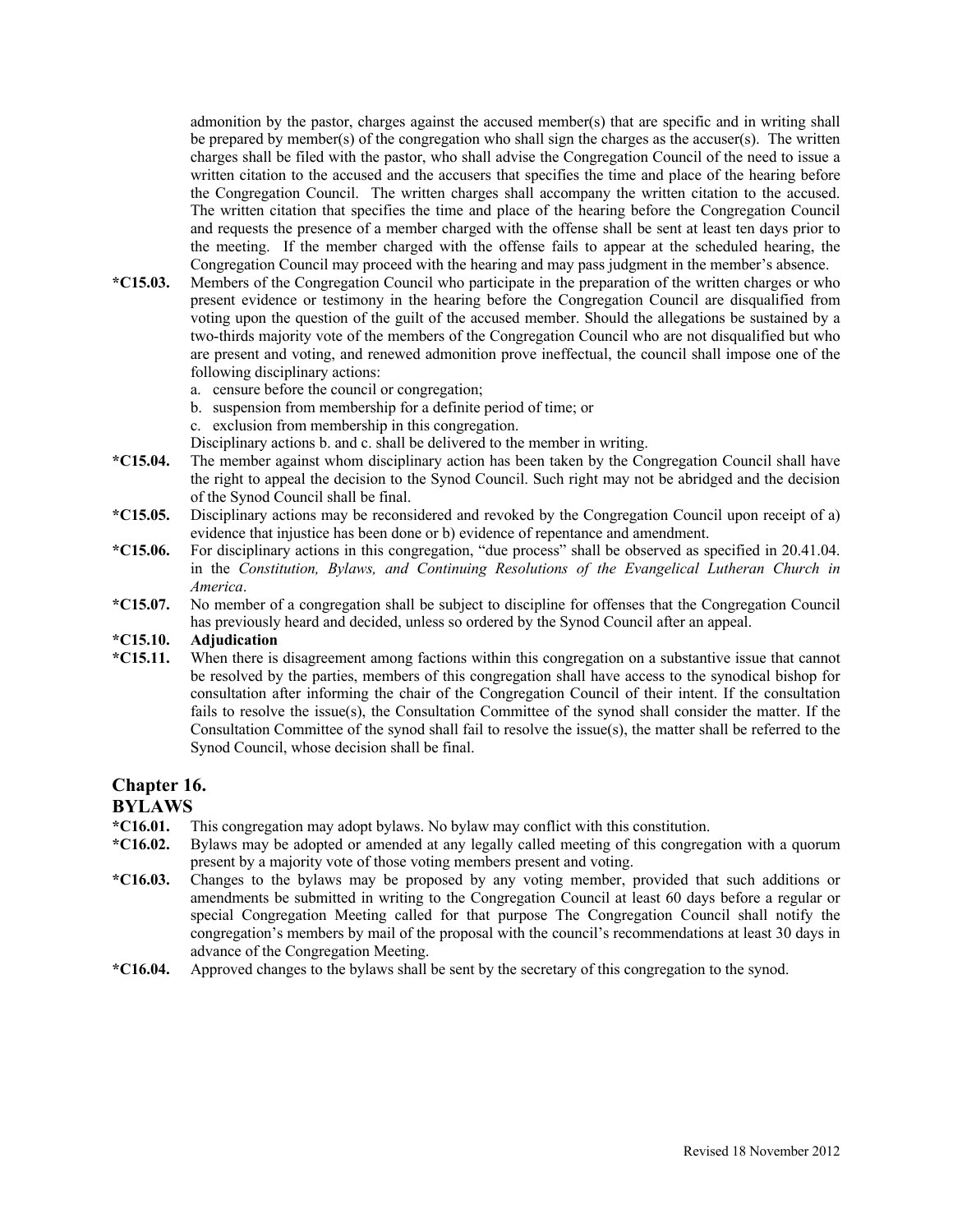# **Chapter 17. AMENDMENTS**

- **\*C17.01.** Unless provision \*C17.04. is applicable, those sections of this constitution that are not required, in accord with the *Model Constitution for Congregations of the Evangelical Lutheran Church in America*, may be amended in the following manner. Amendments may be proposed by at least five percent (5%) of the congregation's voting members or by the Congregation Council. Proposals must be filed in writing with the Congregation Council 60 days before formal consideration by this congregation at a regular or special Congregation Meeting called for that purpose. The Congregation Council shall notify the congregation's members by mail of the proposal together with the council's recommendations at least 30 days in advance of the meeting.
- **\*C17.02.** An amendment to this constitution, proposed under \*C17.01., shall:
	- a. be approved at a legally called Congregation Meeting according to this constitution by a majority vote of those present and voting;
	- b. be ratified without change at the next annual meeting by a two-thirds majority vote of those present and voting; and
	- c. have the effective date included in the resolution<sup>1</sup> and noted in the constitution.
- **\*C17.03.** Any amendments to this constitution that result from the processes provided in \*C17.01. and \*C17.02. shall be sent by the secretary of this congregation to the synod. The amendment shall become effective within 120 days from the date of the receipt of the notice by the synod unless the synod informs this congregation that the amendment is in conflict with the constitution and bylaws of the Evangelical Lutheran Church in America or the constitution of the Southeastern Synod of the ELCA.
- **\*C17.04.** This constitution may be amended to bring any section into conformity with a section or sections, either required or not required, of the *Model Constitution for Congregations of the Evangelical Lutheran Church in America* as most recently amended by the Churchwide Assembly. Such amendments may be approved by a simple majority vote of those voting members present and voting at any legally called meeting of the congregation without presentation at a prior meeting of the congregation, provided that the Congregation Council has submitted by mail notice to the congregation of such an amendment or amendments, together with the council's recommendations, at least 30 days prior to the meeting. Upon the request of five (5) percent of the voting members of the congregation, the Congregation Council shall submit such notice. Following the adoption of an amendment, the secretary of the congregation shall submit a copy thereof to the synod. Such provisions shall become effective immediately following a vote of approval.

# **Chapter 18.**

# **CONTINUING RESOLUTIONS**

- **\*C18.01.** The congregation in a legally called meeting or the Congregation Council may enact continuing resolutions. Such continuing resolutions may not conflict with the constitution or bylaws of this congregation.
- **C18.01.01.** The Congregation Council may develop continuing resolutions that will define in detail committee functions, operational procedures, job descriptions, and other pertinent documents necessary for good order and for carrying out the ministry of this congregation.
- **\*C18.02.** Continuing resolutions shall be enacted or amended by a majority vote of a meeting of the congregation or a two-thirds vote of all voting members of the Congregation Council.

<sup>1</sup> *Such an effective date must be stated in relation to the requirements of \*C17.03. to allow time for synodical review of the amendment.*